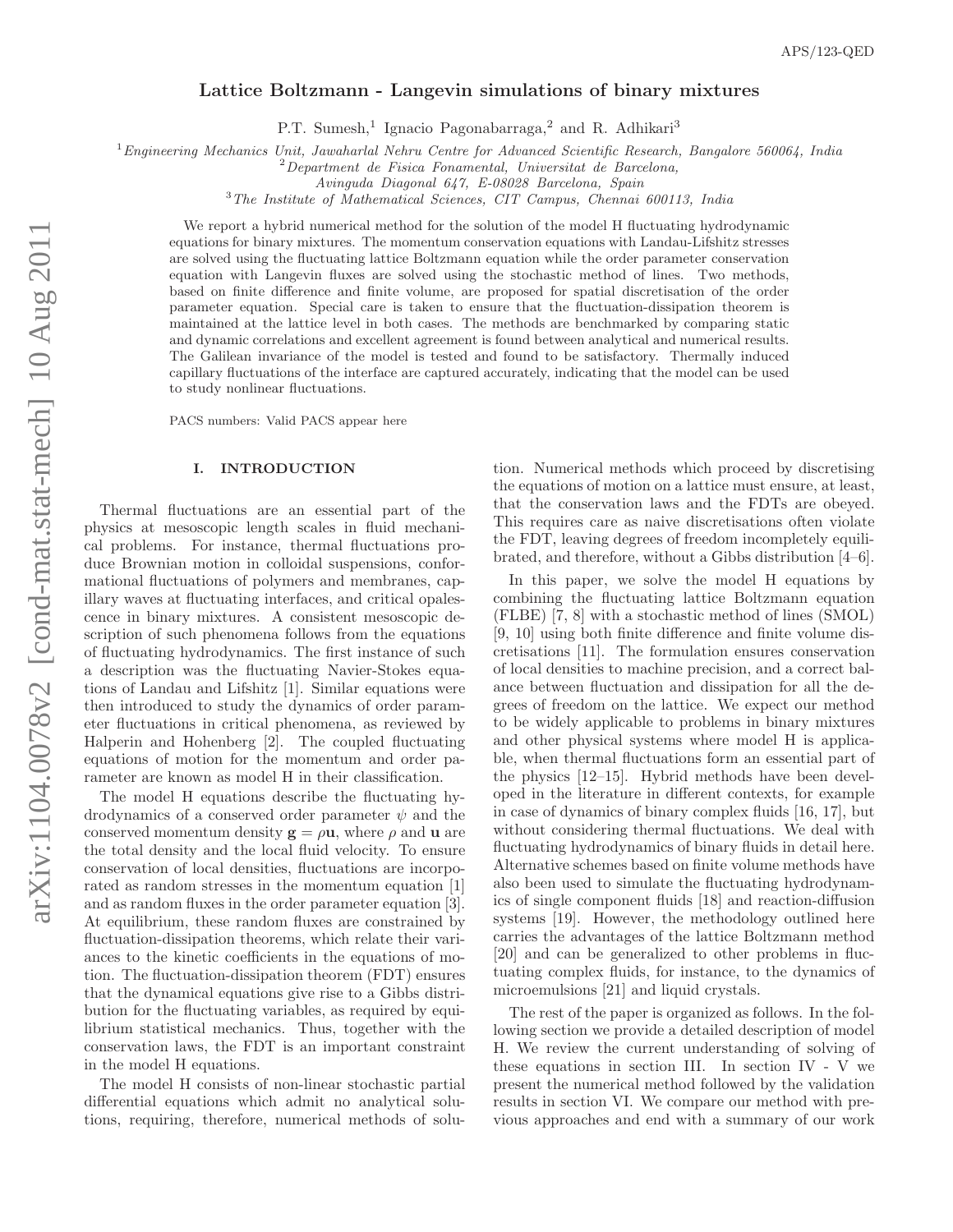in section VII.

# II. FLUCTUATING HYDRODYNAMICS OF A BINARY FLUID MIXTURE

We consider a coarse grained model for an isothermal binary fluid system, consisting of species I and II with local densities  $n_I$  and  $n_{II}$ . The mixture as a whole has density  $\rho = n_I + n_{II}$ . The order parameter  $\psi$ , which quantifies the local composition, is taken as the normalized density difference,

$$
\psi = \frac{n_I - n_{II}}{n_I + n_{II}}.\tag{1}
$$

## A. Landau-Ginzburg theory

The equilibrium thermodynamics of the fluid is described by the Landau free-energy functional [22, 23]

$$
F(\psi) = \int (f(\psi) + \frac{K}{2} |\nabla \psi|^2) d\mathbf{r}.
$$
 (2)

Here,  $\psi$  is allowed to vary beyond the limits of  $\pm 1$  that follow from its definition. This "softening" of the order parameter has no consequence in the thermodynamic limit [24]. The first term represents the local free energy density of the bulk fluid, and is approximated as

$$
f(\psi) = \frac{A}{2}\psi^2 + \frac{B}{4}\psi^4
$$
 (3)

with  $A < 0$  and  $B > 0$ . The second term of Eq. 2 involving the square gradient gives a free energy cost to any variation in the order parameter, and is related to the interfacial tension between the two fluid phases [25]. Minimization of Eq. 3 with respect to the order parameter gives two uniform solutions  $\psi = \pm \sqrt{A/B}$ , corresponding to two equilibrium fluid phases. These two phases can coexist through a fluid interface. For a planar interface, the profile joining the two bulk phases reads

$$
\psi(z) = \sqrt{\frac{A}{B}} \tanh \frac{z}{l}
$$
 (4)

where  $z$  is the co-ordinate normal to the interface while

$$
l = \sqrt{\frac{2K}{A}}.\tag{5}
$$

determines the interfacial thickness. The excess energy associated to this profile with respect to the bulk energy provides the interfacial tension

$$
\gamma = \frac{2}{3} \sqrt{\frac{2KA^3}{B^2}}\tag{6}
$$

The corresponding chemical potential is given by the variational derivative of the free energy with respect to

the order parameter  $\mu = \delta F/\delta \psi = A\psi + B\psi^3 - K\nabla^2 \psi$ . The three parameters  $A, B$ , and  $K$  control the interfacial thickness and interfacial energy of the mixture and after suitable non-dimensionalisations, allow for comparisons with real fluids. The additional stress due to the presence of order parameter gradients follows from the relation  $\psi \nabla \mu = \nabla \cdot \boldsymbol{\sigma} \psi$  [26], which is solved by

$$
\sigma_{\alpha\beta}^{\psi} = K \left( \nabla_{\alpha}\psi \right) \left( \nabla_{\beta}\psi \right) + \delta_{\alpha\beta} \left[ \psi \frac{\partial f}{\partial \psi} - f - K \psi \nabla^2 \psi - \frac{K}{2} \left| \nabla \psi \right|^2 \right].
$$
 (7)

This additional stress includes the Laplace and Marangoni stresses due to a fluid-fluid interface. The form of this stress tensor can be motivated on the basis of an electrostatic analogy or derived directly from Poisson brackets [27].

## B. Model H

Model H of Halperin and Hohenberg [2] describes the coupled dynamics of a conserved scalar order parameter  $\psi$  and the conserved momentum density **g**. The order parameter is described by a fluctuating Cahn-Hilliard equation, known as model B, which includes advection by fluid flow, relaxation due to chemical potential gradients, and spontaneous thermal fluctuations,

$$
\partial_t \psi + \nabla \cdot (\mathbf{u}\psi) = \nabla \cdot (M\nabla \mu) + \nabla \cdot \hat{\xi}.
$$
 (8)

The mobility  $M$  is the constant of proportionality in the linear phenomenological law relating the thermodynamic flux of  $\psi$  to the thermodynamic force  $\nabla \mu$ . We consider M to be a constant, though such an assumption is not necessary. Thermal fluctuations associated with  $\psi$  are introduced through the random flux  $\zeta$ .

The order parameter dynamics is coupled to a fluctuating Navier-Stokes equation [1] with additional stress densities arising from the order parameter. For a compressible fluid, the dynamics is governed by

$$
\partial_t \mathbf{g} + \nabla \cdot (\mathbf{u}\mathbf{g}) = -\nabla p + \eta \nabla^2 \mathbf{u} + \left[ \frac{d-2}{d} \eta + \eta_b \right] \nabla (\nabla \cdot \mathbf{u}) + \psi \nabla \mu + \nabla \cdot \hat{\boldsymbol{\sigma}} \tag{9}
$$

together with the continuity equation for the density. In the above, p stands for the isotropic contribution of the pressure,  $\hat{\sigma}$  is the random stress introduced by Landau and Lifshitz,  $\psi \nabla \mu$  is the order parameter stress  $\eta$  and  $\eta_b$  are the shear and bulk viscosities respectively and d is the dimensionality of the system. Qualitatively, these equations describe the coupled dynamics of order parameter and flow : inhomogeneities in the order parameter generate chemical potential gradients, which in turn produce stresses in the fluid. These stresses are relaxed by fluid flow, which in turn advects the order parameter to produce inhomogeneities.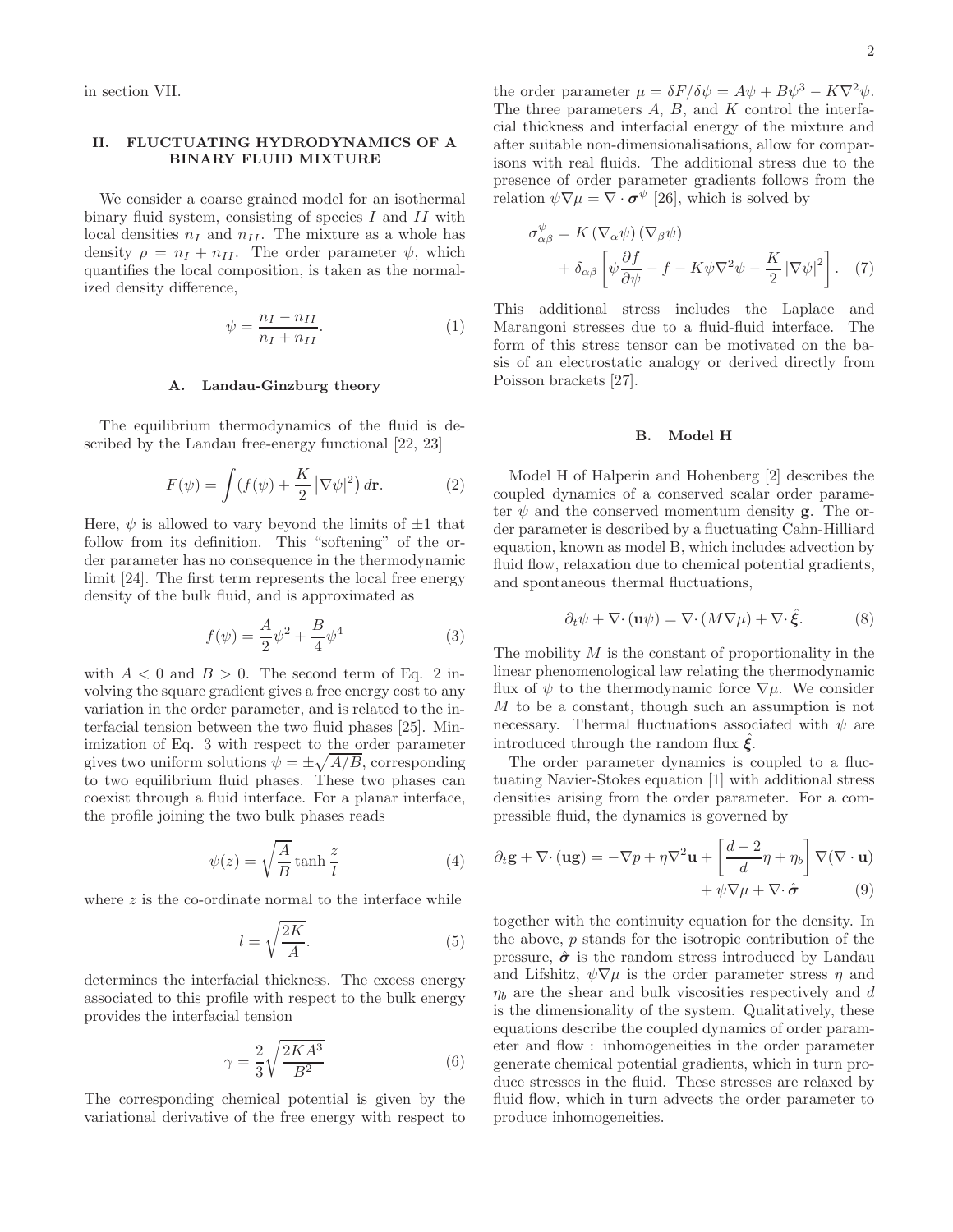The random flux is a zero-mean Gaussian white noise whose variance is fixed by the FDT to be

$$
\langle \hat{\xi}_{\alpha}(\mathbf{r},t)\hat{\xi}_{\beta}(\mathbf{r}',t')\rangle = 2kTM\delta_{\alpha\beta}\delta(\mathbf{r}-\mathbf{r}')\delta(t-t') \quad (10)
$$

for an isothermal fluid at temperature  $T$ , where  $k$  stands for the Boltzmann constant. Similarly, the random stress is a zero-mean Gaussian white noise whose variance is fixed by the FDT to be

$$
\langle \hat{\sigma}_{\alpha\beta}(\mathbf{r},t)\hat{\sigma}_{\gamma\delta}(\mathbf{r}',t')\rangle = 2kT\eta_{\alpha\beta\gamma\delta}\delta(\mathbf{r}-\mathbf{r}')\delta(t-t'). \tag{11}
$$

where  $\eta_{\alpha\beta\gamma\delta}$  is the tensor of viscosities formed out of the isotropic tensor  $\delta_{\alpha\beta}$  and the shear viscosity,  $\eta$ , and bulk viscosity, $\eta_b$ :

$$
\eta_{\alpha\beta\gamma\delta} = \eta \left( \delta_{\alpha\gamma} \delta_{\beta\delta} + \delta_{\alpha\delta} \delta_{\beta\gamma} \right) + \left( \eta_b - \frac{2}{d} \eta \right) \delta_{\alpha\beta} \delta_{\gamma\delta} \quad (12)
$$

For simplicity we assume the same viscosity for the two fluid phases.

In the next section we briefly review previous algorithms to numerically solve these coupled equations and point out why they lead to an incomplete equilibriation of both the order parameter and momentum degrees of freedom. This drawback imposes severe restrictions in the applicability of these algorithms to situations where a complete equilibriation is required, a gap which our work attempts to fill.

#### III. DISCRETISATION AND FDT VIOLATION

There are ample instances in the literature where a naive discretisation of both the momentum [4] and order parameter [5, 6, 28] equations have led to FDT violations on the lattice. An important question, then, is how best FDTs, derived in the continuum with respect to appropriate conservation laws, can be implemented in discrete space and time. In this section, we present a very brief survey of previous numerical schemes, to clarify when naive discretisations lead to FDT violations.

In order to gain insight into the inconsistencies associated with the order parameter discretisation, let us consider a low-order discrete representations of the divergence of a vector  $\mathbf{\hat{\xi}}$  and the Laplacian of a scalar  $\psi$ ,

$$
\left[\nabla \cdot \hat{\xi}\right](\mathbf{r}) = \sum_{i} \omega_i \mathbf{c}_i \cdot \hat{\xi}(\mathbf{r} + \mathbf{c}_i)
$$
 (13)

$$
\left[\nabla^2 \psi\right](\mathbf{r}) = \sum_i \hat{\omega}_i \psi(\mathbf{r} + \mathbf{c}_i).
$$
 (14)

Here,  $\omega_i$  and  $\hat{\omega}_i$  are weight factors which depend on the stencil, i refers to the number of neighboring grid points considered,  $\{c_i\}$  corresponds to a lattice vector and hence  $\mathbf{r} + \mathbf{c}_i$  represents the points of the chosen stencil. In a Fourier representation, they become

$$
\left[\nabla \cdot \hat{\xi}\right](\mathbf{q}) = \sum_{i} \omega_i \mathbf{c}_i e^{i\mathbf{q} \cdot \mathbf{c}_i} \cdot \tilde{\xi}(\mathbf{q}) = \Gamma(\mathbf{q}) \cdot \tilde{\xi}(\mathbf{q}) \tag{15}
$$

$$
\left[\nabla^2 \psi\right](\mathbf{q}) = \sum_i \widehat{\omega}_i e^{i\mathbf{q}\cdot\mathbf{c}_i} \widetilde{\psi}(\mathbf{q}) = L(\mathbf{q}) \widetilde{\psi}(\mathbf{q}). \qquad (16)
$$

where  $\Gamma(\mathbf{q})$  and  $L(\mathbf{q})$  are the Fourier representations of the divergence and Laplacian operators, respectively. It is easy to see that  $\Gamma(\mathbf{q}) \to i\mathbf{q}$  and  $L(\mathbf{q}) \to -q^2$  as  $q \rightarrow 0$  for any admissible choice of stencil. In that limit, we recover the lattice analogue of the familiar relation between the gradient and Laplacian operators, so that  $L(\mathbf{q}) = \Gamma(\mathbf{q}) \cdot \Gamma(\mathbf{q})$ . At high wavenumbers, however, this relation is no longer true. Indeed, it is violated by all standard nearest neighbour stencils [29].

To see how this affects discretisations of the fluctuating Cahn-Hilliard equation, we linearize Eq. 8 about a state of zero flow, for completely local and harmonic free energy  $(B = 0, K = 0$  in Eq. 2), with a mobility that is independent of the order parameter. Discretising and Fourier transforming, we obtain

$$
\partial_t \widetilde{\psi}(\mathbf{q}) = ML(\mathbf{q})A\widetilde{\psi}(\mathbf{q}) + \Gamma(\mathbf{q}) \cdot \widetilde{\xi}(\mathbf{q}). \tag{17}
$$

It is evident from Eq. 17 that fluctuations in the order parameter equation will satisfy the FDT of Eq. 10 on the lattice if and only if  $L(\mathbf{q}) = \Gamma(\mathbf{q}) \cdot \Gamma(\mathbf{q})$ . Equivalently, the discrete operators should satisfy  $\nabla^2 = \nabla \cdot \nabla$  in real space. Since this is not true for the standard choices of the previous operators [29], resulting discretisations violate FDT.

To verify the above analysis, we perform simulations using the method proposed by Petschek and Metiu [5] and used, for example, in [6] and [28]. Their method is essentially the one outlined above, with specific choices of the gradient and Laplacian. Simulations are carried out on a  $32 \times 32 \times 32$  domain with a cubic grid and unit spacing,  $\Delta x = 1$  and unit time step  $\Delta t = 1$  using a stochastic Runge-Kutta algorithm [30]. We compare the theoretical value of the Fourier mode amplitudes of order parameter as given by the Gibbs distribution

$$
\langle |\widetilde{\psi}(\mathbf{q})|^2 \rangle = \frac{kT}{A} \tag{18}
$$

with our simulation data. We define the equilibrium ratio ER as the ratio of simulated values to the theoretical value. If all Fourier modes are in equilibrium, the ER will be unity as dictated by Eq. 18. The results obtained are displayed in Fig. 1. As can be seen, the difference from the expected theoretical value of  $ER = 1$  is quite significant : the match is restricted to only small wave numbers and clearly shows the breakdown of FDT at high wavenumbers. Having identified the spatial discretisation as the main source of error in FDT violation on the lattice, we will analyze in the next section how to circumvent it for a scalar order parameter. Its generalization to vector and tensor order parameters is straightforward.

Fluctuations have also been included in lattice Boltzmann equation (LBE) to recover fluctuating Navier-Stokes equations. Ladd [4] proposed a modification of the LBE with the addition of fluctuating stresses. A Langevin interpretation of the Boltzmann equation then yields the equations of fluctuating hydrodynamics [1]. However, as was pointed out in [7], Ladd's method ensures thermalisation only in the small wave number limit.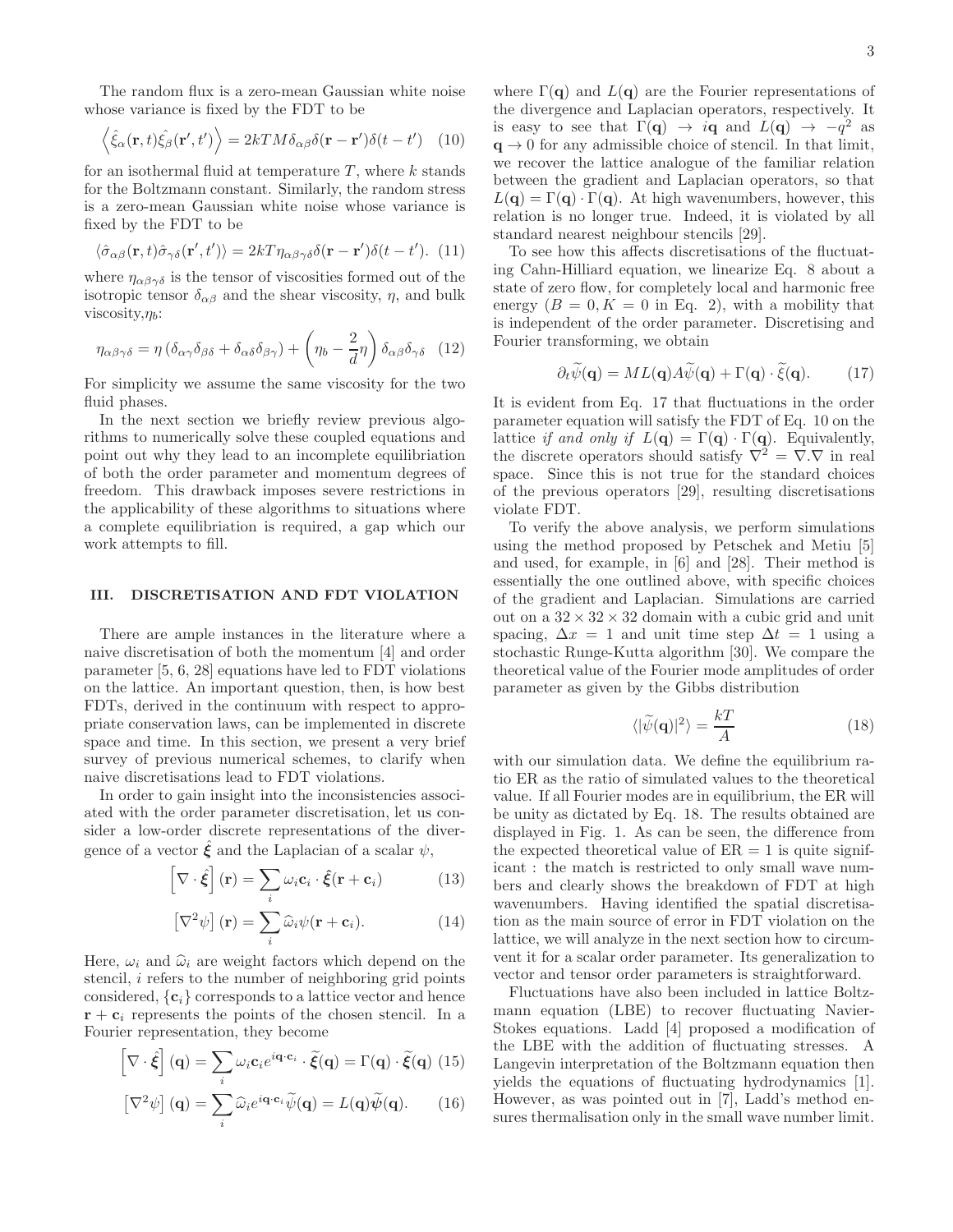

FIG. 1. (Color Online) Equilibrium ratio (ER) according to Eq. 18 as a function of wave vector magnitude  $q$  along the diagonal  $x = y = z$  from using a conventional method [5] based on finite difference discretisation for both the divergence and Laplacian operators. Simulation results show significant differences with theoretical predictions at large wavenumbers.

This was resolved by relating thermal fluctuations to all sources of dissipation associated with the collision operator in the lattice Boltzmann equation, leading to thermal equilibrium for all modes, including the ghost modes [31]. This was confirmed subsequently in [8]. The fluctuating lattice Boltzmann equation (FLBE) [7, 8] provides a consistent lattice discretisation for the Navier-Stokes equations and is the approach we shall use in this work.

The FLBE approach has recently been generalized to hydrodynamic fluctuations of non-ideal gases [32, 33], but only a few studies have addressed thermal fluctuations in binary mixtures in the context of LBE. Noise driven spinodal decomposition was studied in [15] by combining Ladd's fluctuating LBE with a fluctuating kinetic equation for the order parameter. However, this method does not respect FDT for either the momentum or the order parameter. Extending this to binary fluids maintaining FDT is considerably more difficult and so we prefer the alternative hybrid method described below.

## IV. FLUCTUATING NAVIER-STOKES SOLVER

We use the FLBE method for solving the fluctuating Navier-Stokes equations. The FLBE introduced in [7] needs to be modified to include force densities, which in the hybrid method, are the divergences of order parameter stresses. Since the combination of noise and external force densities [34] modifies the moment relations between the distribution functions and the hydrodynamic variables, we discuss now the main new features of FLBE and provide a detailed and self-contained derivation in Appendix B.

In a standard  $DdQn$  LBE model where the velocity

space is discretized into  $n$  components in  $d$  dimensional space, the discrete form of the fluctuating Boltzmann equation reads [33]

$$
\partial_t f_i + \mathbf{c}_i \cdot \nabla f_i + [\mathbf{F} \cdot \nabla_{\mathbf{c}} f]_i = -\sum_j L_{ij} (f_j - f_j^0) + \zeta_i \tag{19}
$$

where  $\mathbf{F}(\mathbf{x}, t)$  is an effective force density,  $\zeta_i(\mathbf{x}, t)$  stands for the fluctuations in the populations, and  $L_{ij}$  is the discrete form of the collision integral and is related to the fluid viscosity. The moments of the single particle distribution function  $f_i$ , defined at lattice node **x** with velocity  $c_i$  at time t, give the fluid mass, momentum and stress densities:

$$
\rho = \sum_{i=0}^{n} f_i, \quad \rho \mathbf{v} = \sum_{i=0}^{n} f_i \mathbf{c}_i, \quad S_{\alpha \beta} = \sum_{i=0}^{n} f_i Q_{i\alpha\beta} \qquad (20)
$$

where  $Q_{i\alpha\beta} = c_{i\alpha}c_{i\beta} - c_s^2\delta_{\alpha\beta}$ . The collision operator  $L_{ij}$  controls the relaxation of  $f_j$  to equilibrium,  $f_j^0$ . We can take advantage of the hyperbolic character of the FLBE and use the method of characteristics to evolve Eq. 19 over a finite time step. When accounting for the effect of forces and fluctuations in the evolution of  $f_i$ , it is convenient to introduce the auxiliary distribution function

$$
\bar{f}_i(\mathbf{x},t) = f_i(\mathbf{x},t) - \frac{\Delta t}{2} R_i(\mathbf{x},t)
$$
\n(21)

in terms of  $R_i(\mathbf{x}, t) = -\sum_j L_{ij} (f_j - f_j^0) + \Phi_i$ , which represents the effects of collision, forcing and thermal fluctuations, see Appendix B. For a single-time relaxation operator,  $L_{ij} = \delta_{ij}/\tau$ , the hydrodynamic variables are related to the auxiliary distributions as

$$
\rho = \sum_{i=0}^{n} \bar{f_i} \tag{22}
$$

$$
\rho v_{\alpha} = \sum_{i=0}^{n} \bar{f}_i c_{i\alpha} + \rho F_{\alpha} \frac{\Delta t}{2}
$$
\n(23)

$$
S_{\alpha\beta} = \sum_{i=0}^{n} \bar{f}_i Q_{i\alpha\beta} + \frac{\Delta t/2}{\tau + \Delta t/2} \left( -\sum_{i=0}^{n} \bar{f}_i Q_{i\alpha\beta} + \rho v_\alpha v_\beta + \tau (v_\alpha F_\beta + F_\alpha v_\beta) + \tau \sum_{i=0}^{n} \zeta_i Q_{i\alpha\beta} \right) (24)
$$

where the equilibrium distribution,  $f_i^0$ , can be reconstructed from  $\rho$  and  $\rho \mathbf{v}$ . In Eq. (24)  $\sum_{i=0}^{n} \zeta_i Q_{i\alpha\beta}$  is the fluctuating contribution to the stress.

The effective force density is the divergence of the order parameter stress

$$
\mathbf{F} = \nabla \cdot \boldsymbol{\sigma}^{\psi} = \psi \nabla \mu \tag{25}
$$

which can be verified using Eq. 7. To compute this force density we use a symmetrized, second order accurate nearest-neighbor central difference stencil for the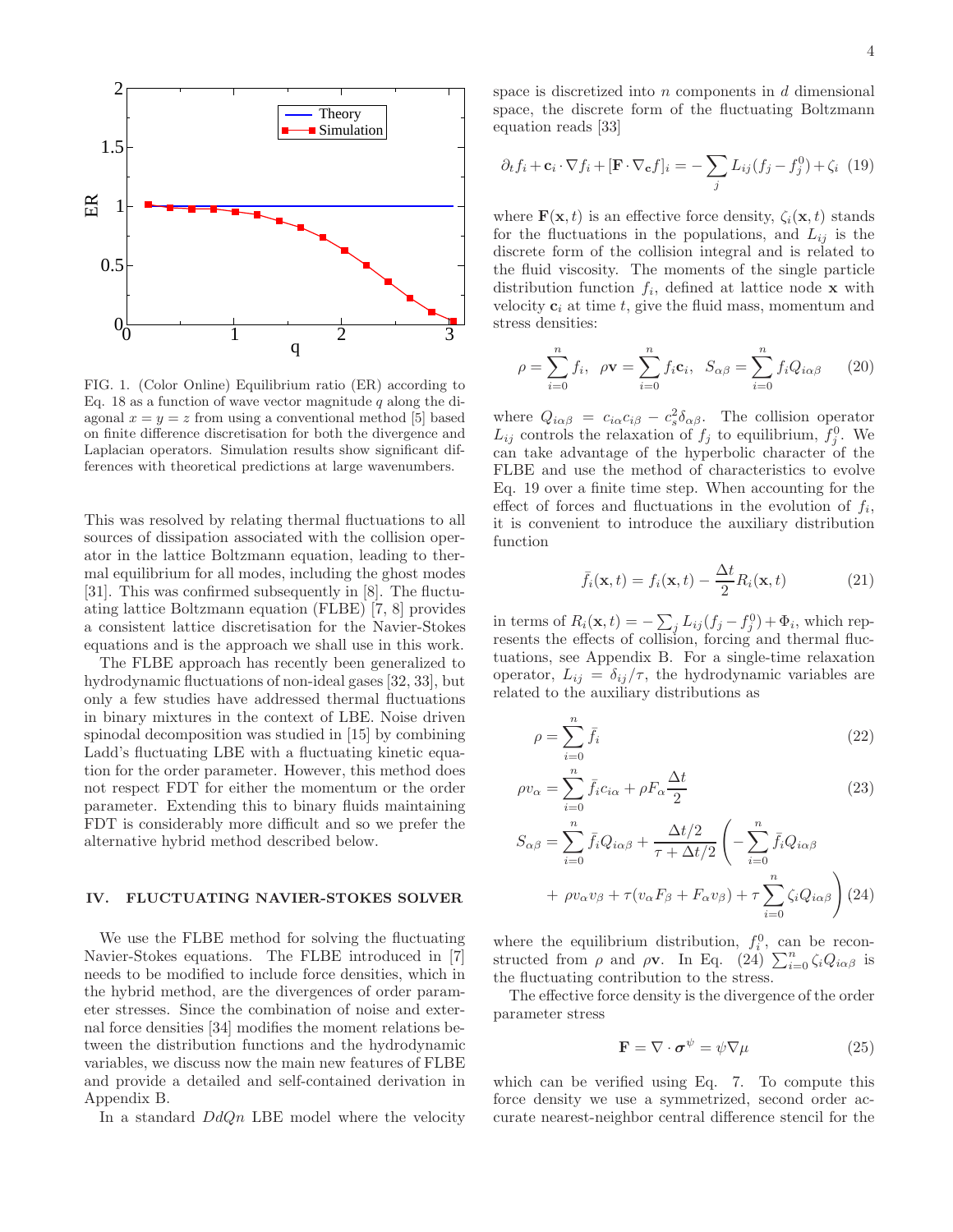gradient

$$
\nabla \mu(x, y, z) = \frac{1}{2} \left[ \mu(x + 1, y, z) - \mu(x - 1, y, z) \right] \hat{x}
$$

$$
+ \frac{1}{2} \left[ \mu(x, y + 1, z) - \mu(x, y - 1, z) \right] \hat{y}
$$

$$
+ \frac{1}{2} \left[ \mu(x, y, z + 1) - \mu(x, y, z - 1) \right] \hat{z} \tag{26}
$$

and the Shinozaki-Oono discretisation [35] of the Laplacian (Eq. A4) to calculate  $\nabla^2 \psi$  in the chemical potential.

#### V. FLUCTUATING CAHN-HILLIARD SOLVER

We use a stochastic method of lines (SMOL) discretisation [10] to solve the fluctuating Cahn-Hilliard equation for the order parameter. Since it does not contain a pressure term which acts as a Lagrange multiplier in the incompressible Navier-Stokes equations, there is no particular benefit in using a kinetic algorithm with its large number of degrees of freedom in solving for a single scalar variable. Here, we adopt a semi-discretisation strategy [9, 10], discretising the spatial variables to obtain a set of coupled stochastic ordinary differential equations. The spatial discretisations we propose ensure that the conservation law is respected to machine precision and that the fluctuation and dissipation are in balance for all wave vectors. We propose a finite-difference and finite-volume discretisations, discussing their relative merits below. The temporal integration of the resulting stochastic differential equations is done using a Runge-Kutta algorithm proposed recently by Wilkie [30]. This is a straightforward generalization of the deterministic Runge-Kutta algorithm where the noise is held constant through the integration step. The methodology may be improved using implicit schemes to increase the accuracy.

# A. Finite difference method

To proceed towards a discretisation of the fluctuating Cahn-Hilliard equation which preserves FDT, we write the order parameter evolution equation in Fourier space

$$
\partial_t \widetilde{\psi}(\mathbf{q}) = ML(\mathbf{q})\widetilde{\mu}(\mathbf{q}) + \Gamma(\mathbf{q}) \cdot \widetilde{\xi}(\mathbf{q}) \tag{27}
$$

assuming a constant mobility. Defining the divergence of the noise in Fourier space as  $\tilde{\eta}(\mathbf{q}) = \Gamma(\mathbf{q}) \cdot \xi(\mathbf{q})$ , we see that it must satisfy

$$
\langle \hat{\eta}(\mathbf{q},t)\hat{\eta}(\mathbf{q}',t')\rangle = -2kTML(\mathbf{q})\delta(\mathbf{q}+\mathbf{q}')\delta(t-t').
$$
 (28)

Instead of constructing a divergence operator  $\Gamma(\mathbf{q})$  which satisfies  $\Gamma(\mathbf{q}) \cdot \Gamma(\mathbf{q}) = L(\mathbf{q})$  we directly use the above relationship to construct the noise in Fourier space. This is then inverse-transformed to real space to provide a noise which has correlations compatible with the discretisation of the Laplacian and the same Laplacian stencil is used



FIG. 2. Illustration of the stencil used for the numerical tests in the finite volume method for a two dimensional case. This stencil corresponds to the D2Q9 lattice Boltzmann model. Physical quantities ,e.g.  $\psi$ ,  $\mu$ ,  $\nabla \mu$ , and **u**, are defined at node **r** which has its neighbors at  $\mathbf{r} + \mathbf{c}_i$ . All fluxes  $\mathbf{j}^i, \boldsymbol{\xi}^i$  (diffusive, convective and random) are defined at the mid point of the links  $(\mathbf{r} + \frac{1}{2}\mathbf{c}_i)$  connecting  $\mathbf{r}$  and  $\mathbf{r} + \mathbf{c}_i$ . (See Eq. 30 - 33)

to calculate  $\nabla^2 \mu$  and  $\nabla^2 \psi$ . The generation of noise in Fourier space has been used earlier in spectral methods [36] to respect FDT in discrete space.

It is important to ensure as isotropic a discretisation of the Laplacian as possible, to avoid artifacts like spurious pinning of interfaces by the lattice. We have compared in Appendix A four standard finite-difference stencils reported in the literature, see Fig. 15 in Appendix A where expressions for their Fourier transforms  $L(\mathbf{q})$  are also provided. The Laplacian of Shinozaki and Oono [35] is the most isotropic one and we use it for our discretisation. The advective flux,  $\nabla \cdot (\mathbf{u}\psi)$ , is discretized using a second order accurate, conservative, central difference scheme

$$
\begin{aligned} \left[\nabla \cdot (\mathbf{u}\psi)\right](x, y, z) \\ &= \frac{1}{2} \left\{ [u_x \psi](x+1, y, z) - [u_x \psi](x-1, y, z) \right\} \\ &+ \frac{1}{2} \left\{ [u_y \psi](x, y+1, z) - [u_y \psi](x, y-1, z) \right\} \\ &+ \frac{1}{2} \left\{ [u_z \psi](x, y, z+1) - [u_z \psi](x, y, z-1) \right\} \end{aligned}
$$

#### B. Finite volume method

It is possible to formulate an alternative discretisation for the fluctuating Cahn-Hilliard equation, based on a finite-volume formulation. Such an approach, using fluxes defined on lattice links, has been proposed to study the electrokinetic equations in the absence of fluctuations in [37, 38]. Alternative finite volume schemes may also be found in the context of reaction-diffusion systems [19]. Specifically, we choose a  $DdQn$  cubic lattice and a set of link vectors  $\{c_i\}$  as done usually with lattice Boltzmann models. Thus, for any node r, the set of points  $\mathbf{r} + \mathbf{c}_i$  are also lattice nodes. The divergence at a node **r** is then written as a sum of fluxes  $j^i$  defined on the midpoint  $\mathbf{r} + \frac{1}{2}\mathbf{c}_i$  of the link connecting the node to its neighbour  $\mathbf{r} + \mathbf{c}_i$ . This is schematically represented in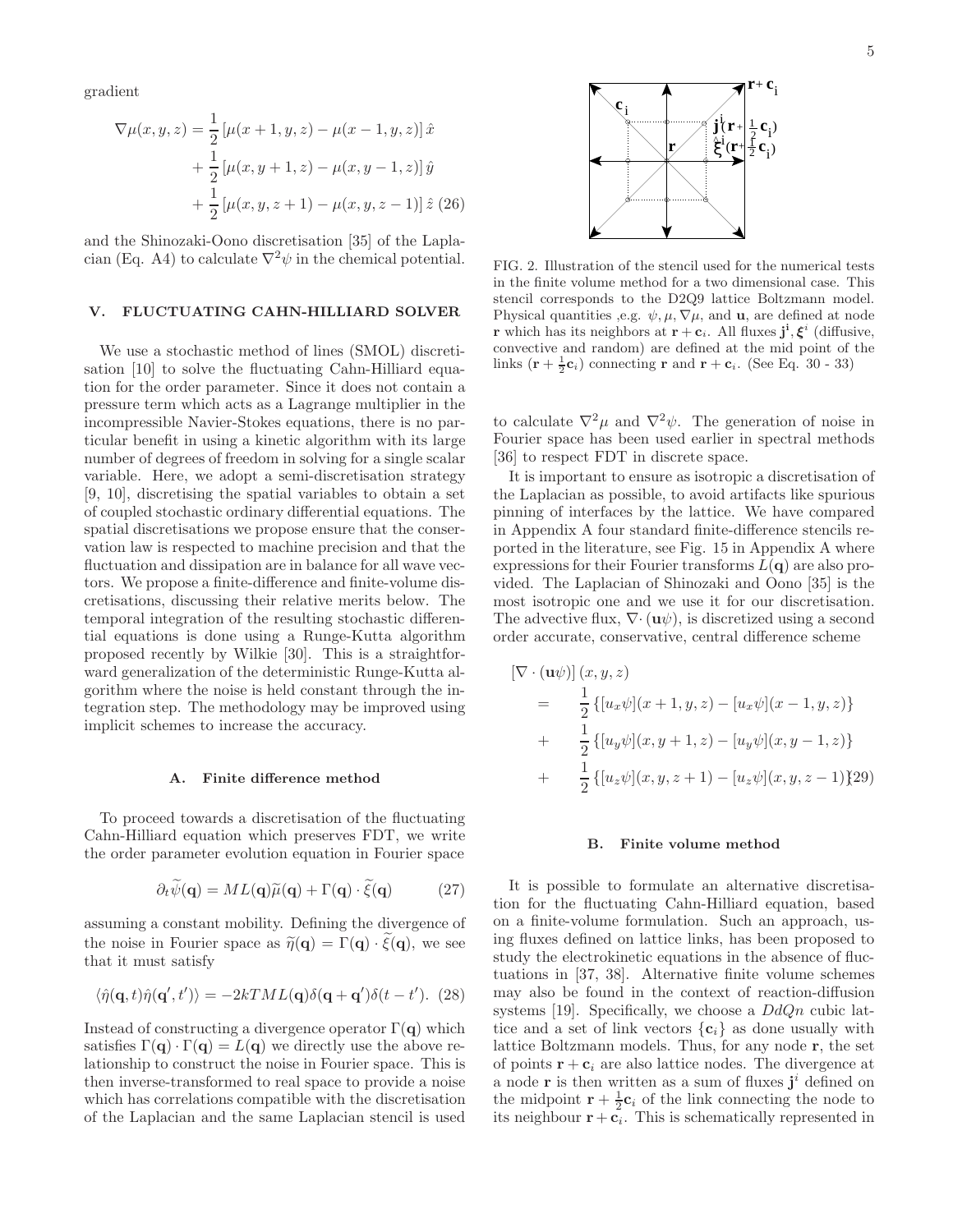Fig. 2 for D2Q9. . Then, Eq. 8 can be discretised as

$$
\partial_t \psi = \sum_i w_i \mathbf{c}_i \cdot \mathbf{j}^i + \sum_i w_i \mathbf{c}_i \cdot \hat{\xi}^i \tag{30}
$$

where  $w_i$  are a normalised set of weights that ensure isotropy and  $\mathbf{j}^{i}$  and  $\hat{\mathbf{\xi}}^{i}$  are the deterministic and random contributions to the order parameter flux, respectively. This ensures the conservation of the order parameter to machine accuracy.

The choice of expressions which relate the fluxes to the densities at the nodes must now be dictated by the requirement that the FDT holds for all wavevectors. We use a symmetric average of node values to compute the mid-point fluxes [11],

$$
\mathbf{j}^{i} = M \frac{1}{2} \left[ \nabla \mu(\mathbf{r}) + \nabla \mu(\mathbf{r} + \mathbf{c}_{i}) \right] - \frac{1}{2} \left[ (\mathbf{u}\psi)(\mathbf{r}) + (\mathbf{u}\psi)(\mathbf{r} + \mathbf{c}_{i}) \right]
$$
(31)

$$
\hat{\xi}^i = \frac{1}{2} \left[ \hat{\xi}(\mathbf{r}) + \hat{\xi}(\mathbf{r} + \mathbf{c}_i) \right]. \tag{32}
$$

Here,  $c_s^2 \delta_{\alpha\beta} = \sum_i c_{i\alpha} c_{i\beta}$ . To be consistent with this choice, the gradient of the chemical potential must be computed using

$$
\nabla \mu(\mathbf{r}) = \frac{1}{c_s^2} \sum_i w_i \mathbf{c}_i \mu(\mathbf{r} + \mathbf{c}_i).
$$
 (33)

It is only with the combined choice of the divergence, symmetric averaging, and the gradient that the fluctuating Cahn-Hilliard equation takes the form

$$
\partial_t \psi(\mathbf{q}) + \mathbf{\Gamma}(\mathbf{q}) \cdot (\mathbf{u}\psi)(\mathbf{q}) = \mathbf{\Gamma}(\mathbf{q}) \cdot [M\mathbf{\Gamma}(\mathbf{q})\mu(\mathbf{q})) + \xi(\mathbf{q})]
$$
\n(34)

where  $\mathbf{\Gamma}(\mathbf{q}) \equiv \sum_i w_i \mathbf{c}_i \exp(i\mathbf{q} \cdot \mathbf{c}_i)$  is the representation of the ∇ operator on the lattice. Our choice of discretisation ensures that the same operator  $\Gamma(q)$  appears in both the gradient and the divergence in the diffusive term in the Cahn-Hilliard equation. As a result,  $\nabla \cdot \nabla = \nabla^2$  is preserved at all wavevectors, and not only when  $q \to 0$ as happens with standard discretisations. The resulting Laplacian  $[L(q)]_{FV} = \Gamma(q) \cdot \Gamma(q)$  is less isotropic than the Shinozaki-Oono Laplacian as shown in Fig. 15(e) in Appendix A. Therefore, we use the Shinozaki-Oono Laplacian to calculate  $\nabla^2 \psi$  in the chemical potential.

Compared to the finite-difference method of the previous section, the finite-volume method is not restricted to periodic geometries, and thus allows for simulations with wall or shear boundary conditions. The computational overhead is significantly reduced since the expensive Fourier construction of the noise is no longer required.

## VI. RESULTS AND VALIDATION

The order parameter induces a force on the fluid, accelerating it while the fluid, in turn, advects the order

parameter. Although this requires, in principle, an algorithm which updates self-consistently both fields, we have to do it sequentially at every time step due to the coupling of two different methods, resulting in a hybrid scheme for the model H equations. However, we have not found any event where the proposed algorithm of alternate marching in time of FLBE and SMOL leads to spurious cross correlations between momentum and order parameter fluctuations.

A number of tests have been carried out to validate the algorithm including static and dynamic correlations for the order parameter and standard tests for hydrodynamics. We have always used a D3Q15 model for FLBE with lattice units  $\Delta x = \Delta t = 1$  which leads to a speed of sound  $c_s = \sqrt{1/3}$ . To ensure that compressibility is negligible, we work in parameter regimes where the Mach number is small,  $Ma = u/c_s \ll 1$ . Except when otherwise stated, all simulations have been performed on a  $32 \times 32 \times 32$ lattice which is initialized with a uniform random distribution, and statistics are collected once the system has equilibrated. The relaxation parameter,  $\tau = 1.1$  and the temperature  $kT = 1/3000$  are used [7] in FLBE unless otherwise specified. Periodic boundary conditions are used in all directions in all the simulations.

#### A. Order parameter fluctuations

We analyze initially a miscible mixture without surface tension, characterized by  $B = K = 0$ . Since in this case the free energy functional, Eq. 2 , is parabolic, the equilibrium order parameter distribution follows the Gibbs distribution with Gaussian order parameter fluctuations of amplitude given in Eq. 18.

Fig. 3 displays the error in the equilibrium ratio (ER) between the measured static correlation functions of the order parameter and the theoretical prediction, Eq. 18 independent of the wave vector magnitude, as a function of the magnitude of the wave vector, for  $q_x = q_y = q_z$ , both without and with hydrodynamic coupling. In the latter situation we have also compared the performance of the finite difference method (section V A) and the finite volume method (section V B). In all cases we obtain an excellent agreement for the entire wave vector spectrum, as opposed to the spurious deviations observed in Fig. 1 for a standard discretisation of Eq. 8. In Fig. 4 the velocity-order parameter correlations are plotted using both the finite difference and finite volume method to show that no spurious scalar-tensor correlations develop in the proposed numerical scheme.

In order to check the homogeneity and isotropy of the fluctuations, polar plots are shown in Fig. 5. In these plots, the radius represents the ER as a function of the azimuthal angle in a given z plane in lattice space. Different symbols correspond to three different z planes. ER remains essentially unity in all cases, indicating that FDT is satisfied in all directions in the lattice.

The equilibrium structure factor of a miscible binary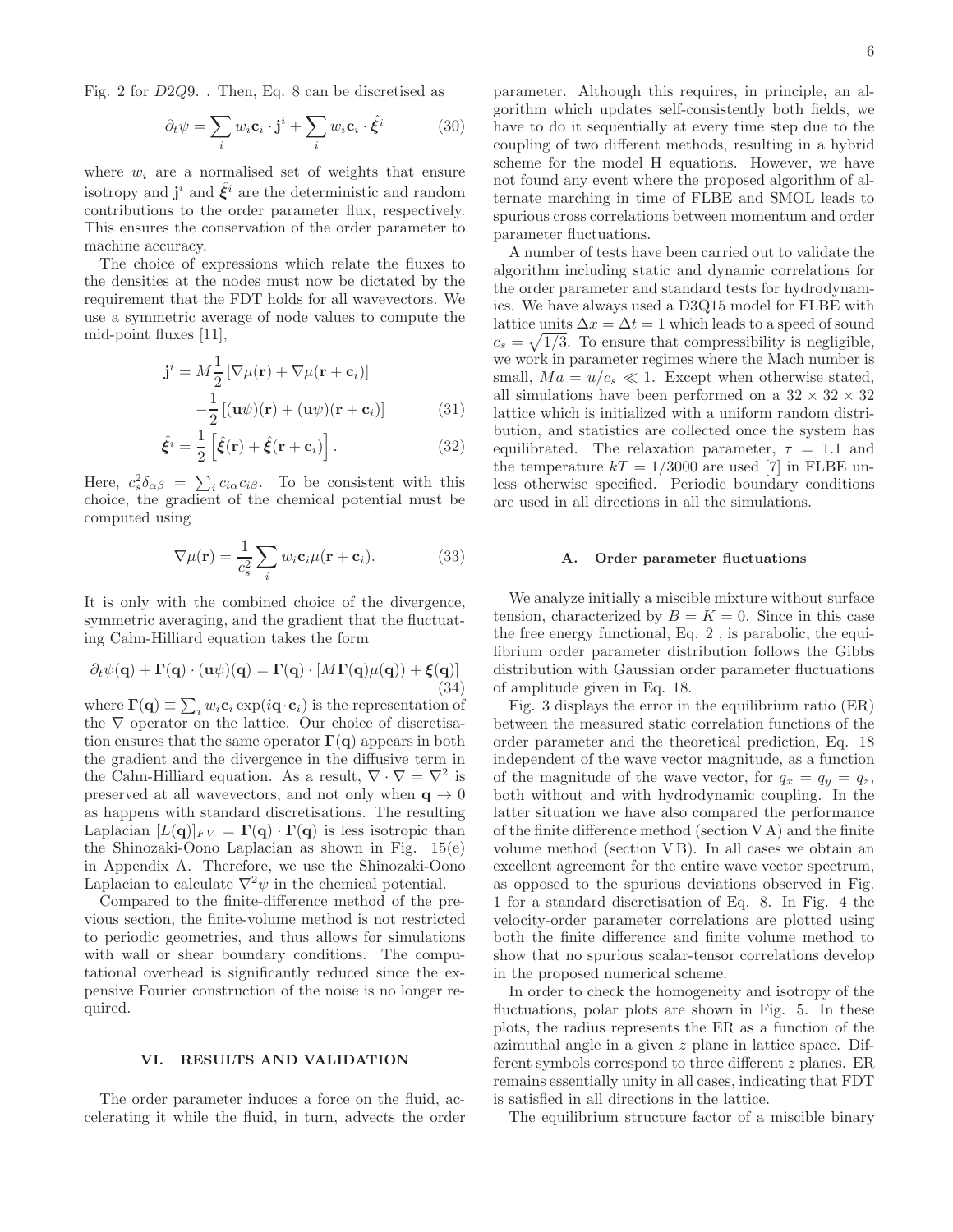

FIG. 3. (Color Online) Error in the equilibrium ratio as a function of wave vector magnitude,  $q$ , along the diagonal  $x = y = z$  considering (1) diffusion alone and (2) coupled hydrodynamics with (i) finite difference and (ii) finite volume method for the quadratic free energy functional (see Eq. 18). Simulations have been done on a  $32 \times 32 \times 32$  lattice with equilibrium initial conditions and parameters used are  $A = 0.625$ ,  $B = 0, K = 0.0$  and  $M = 0.095$ . Ensemble averaging is done over  $10^4$  time steps and over 25 realizations.



FIG. 4. (Color Online) Velocity-order parameter correlation for all three components of the velocity in Cartesian coordinates along the diagonal  $x = y = z$  of the domain considering coupled hydrodynamics and using the finite difference scheme for the quadratic free energy functional (see Eq. 18) and for the same set of parameters as in Fig. 3. Ensemble averaging is done over  $10^4$  time steps and over 25 realizations. No cross correlations are present between fields of different tensorial nature. The results obtained using finite volume method are shown only for one velocity component for clarity.

mixture,  $B = 0$ , (above the critical temperature) which experiences an energy cost to order parameter gradients is

$$
\langle |\tilde{\psi}(\mathbf{q})|^2 \rangle = \frac{kT}{A + K\mathbf{q}^2}.
$$
 (35)

On a lattice, the discrete representation of the Laplacian

must be accounted for, and the static spectrum reads accordingly,  $\langle |\psi(\mathbf{q})|^2 \rangle = kT/(A - KL(q)).$ 

Since we have used the Shinozaki - Oono form for the Laplacian, Eq. A4, to calculate  $\nabla^2 \psi$  in our simulations, −q <sup>2</sup> of Eq. 35 is replaced by the Fourier transform of appropriate Laplacian  $L(\mathbf{q})$ , i.e, Eq. A8.

Fig. 6 displays the simulated  $\langle |\psi(\mathbf{q})|^2 \rangle$  at equilibrium on a wavenumber plane of constant  $q_z$  in the absence of hydrodynamic coupling while Fig. 7 shows results for the full dynamics using the two complementary spatial discretisation approaches. The analytical prediction is superimposed showing the high degree of accuracy and isotropy obtained in all situations. Only at large wave vectors the results obtained using the finite difference method compare better with theory than those obtained from finite volume method. We attribute this accuracy loss to the different structure of the lattice Laplacian in both approaches, although the errors are consistent with the statistical uncertainty associated to the sampling performed. To show that there is no systematic errors hidden in Fig. 6 and Fig. 7, a one dimensional plot of the error in the equilibrium ratio is plotted against  $q$ , along the diagonal  $q_x = q_y = q_z$  in the wave vector space in Fig. 8.

We have also analyzed the equilibrium dynamic structure factor of this miscible mixture,  $S(\mathbf{q}, \tau) \equiv$  $\langle \psi(\mathbf{q}, t) \psi(\mathbf{q}, t + \tau) \rangle$ , for which we have an analytic expression. Taking into account the lattice structure, it reads

$$
S(\mathbf{q}, \tau) = \frac{kT}{A - KL(q)} e^{-M\mathbf{q}^2(A - KL(q))\tau}.
$$
 (36)

Fig. 9 displays  $\ln [S(q, \tau)/S(q, 0)]$  as a function of the scaled time  $\tau/\tau(\mathbf{q})$ , where we introduce the characteristic decay time for each mode,  $\tau(\mathbf{q})$  =  $[M(-L(\mathbf{q}))(A - KL(\mathbf{q}))]^{-1}$ . The simulation results recover the expected slope with a high degree of accuracy over all the times covered for each mode for the two discretisation schemes of the fluctuating Cahn-Hilliard equation.

## B. Galilean invariance

The coupling of the order parameter dynamics to the fluid motion must respect Galilean invariance. In order to test if the proposed algorithm recovers this basic symmetry, we have imposed a constant velocity along one of the system's diagonal,  $x = y$ . Fig. 10 displays the order parameter static structure factor,  $S(\mathbf{q}) = \langle |\psi(\mathbf{q})|^2 \rangle$ , for a miscible mixture with an energy cost gradient, subject to a uniform flow with different magnitudes. Due to Galilean invariance,  $S(\mathbf{q})$  must not be affected by the fluid motion and must coincide with the equilibrium curves in Fig. 6 .

At small flow rates (small  $Ma$ ), Fig. 10.a, we do not see any deviation from the equilibrium predictions, as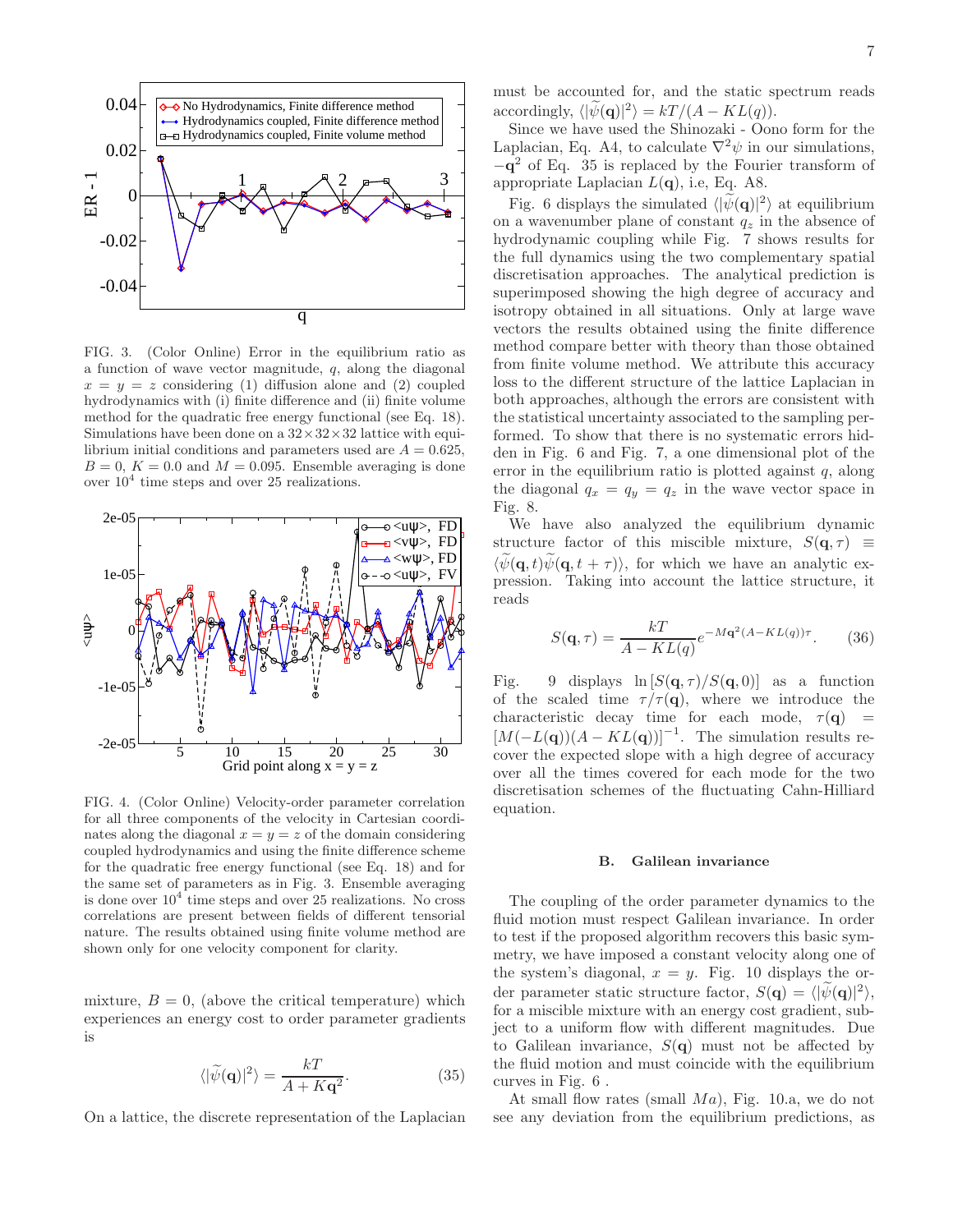

FIG. 5. (Color Online) Polar plots where the radius indicates the ER as a function of azimuthal angle on lattice points of a fixed modulus (16 lattice units from the center), i.e. along a  $(\cos \theta, \sin \theta, z = \text{constant})$  for (a) diffusion alone, finite difference method and (b) hydrodynamics coupled with finite difference method, (c) hydrodynamics coupled with finite volume method. Three different symbols o,  $\Box$ , \* correspond to  $z = N/8$ , 2N/8 and 3N/8 planes respectively. Data obtained from the same simulations used in Fig. 3.



FIG. 6. (Color Online) Constant  $\langle |\widetilde{\psi}(q)|^2 \rangle$  values obtained at equilibrium, from a simulation considering diffusion alone (without any coupling to hydrodynamics) for the free energy functional described by Eq. 2 with  $B = 0$ . Simulations obtained using the finite difference method. Results are shown in a wave number plane of  $(q_x, q_y)$ . Analytical expression from Eq. 35 are superposed onto it using symbols for comparison. Simulations are performed on a  $32 \times 32 \times 32$  lattice with equilibrium initial conditions,  $A = 0.025$ ,  $K = 0.01$  and  $M = 0.1$ . Ensemble averaging is done over  $10^5$  time steps and over 25 realizations.

expected. However, increasing the velocity for  $Ma > \frac{1}{2}$ , Fig. 10.b shows the development of an anisotropic structure factor, which we attribute to the numerical dissipation associated with advection terms in the order parameter conservation equations. Although in principle, the proposed LB algorithm does not ensure Galilean invariance at high  $Ma$  ( a situation which can be improved with complementary LB implementations [39]), the main source for inaccuracies comes from numerical dissipation in the order parameter dynamics. Numerically less dissipative schemes such as operator splitting may be resorted to avoid these limitations [40]. However, in our simulations we have considered only RK algorithms, which recover the correct behavior for small  $Ma$  flows.

# C. Fluctuating interfaces

All the tests described above have used a harmonic free energy functional. Below, we present a test of the model including the quartic anharmonicity in the free energy. At two phase coexistence, with  $A < 0$  and  $B > 0$ , the order parameter variation across the diffuse interface separating the two phases is the well-known hyperbolic tangent of Eq. 4. In Fig. 11 we show the order parameter profile across the interface, averaged over time and initial conditions. We have verified that the mean profile follows Eq. 4 with a characteristic width predicted by Eq. 5.

Fluctuations about the mean profile are in general complicated. However, long-wavelength harmonic fluctuations are well-described by capillary wave theory [23, 41]. The energy of an interface with instantaneous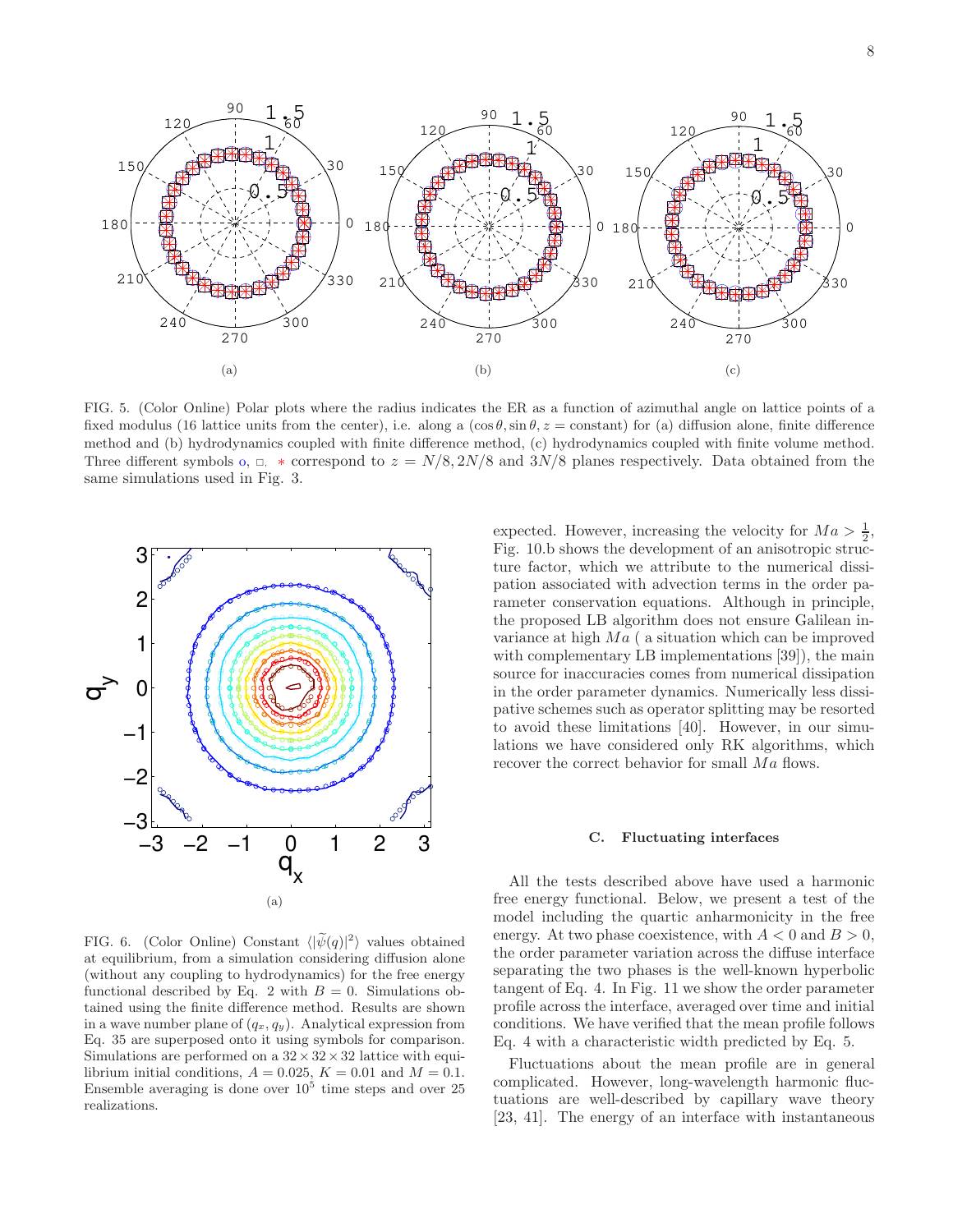

FIG. 7. (Color Online) Constant values of  $\langle |\psi(q)|^2 \rangle$  from the simulations when the dynamics of the order parameter is coupled to the fluid dynamics for the same parameters and lattice size used in Fig. 6. Results for both the finite difference method (a) and the finite volume method (b) are shown at a constant  $q_z$  plane and expected values from Eq. 35 are superposed as symbols.



FIG. 8. (Color Online) Error in the equilibrium ratio as a function of wave vector magnitude, q, along the diagonal  $q_x = q_y = q_z$  considering (1) diffusion alone and (2) coupled hydrodynamics with (i) finite difference and (ii) finite volume method for the free energy functional described by Eq. 2 with  $B = 0$  for the same set of parameters in Fig. 6 and Fig. 7.

height,  $h(x, y)$  is approximated as

$$
\Delta F_s = \frac{1}{2} \gamma \int d^2 \mathbf{x} (\nabla h)^2 \tag{37}
$$

In Fourier space, this is

$$
\Delta F_s = \frac{\gamma}{2} \sum_{\mathbf{q}} \mathbf{q}^2 |\tilde{h}(\mathbf{q})|^2, \tag{38}
$$

from which it follows that

$$
\langle |\tilde{h}(\mathbf{q})|^2 \rangle = \frac{kT}{\gamma \mathbf{q}^2}.
$$
 (39)

Since our simulations evolve the entire order parameter field, which has both short-wavelength bulk fluctuations and long-wavelength capillary fluctuations, it is necessary to tune parameters appropriately to capture the capillary fluctuations. This is ensured when the thermal capillary length  $l^* = \sqrt{\frac{kT}{\gamma}}$ , the interfacial width l, and the system size  $\Lambda$  obey  $l^* \ll l \ll \Lambda$ . The first inequality ensures that the energy scale of the thermal fluctuations excites capillary modes and not bulk order parameter modes, while the second ensures that the long-wavelength capillary regime is accessible in the simulation. The capillary length condition is equivalently  $\gamma l^2/kT >> 1$ .

We have carried out simulations on a system of size  $128 \times 1024$  where interfaces of linear dimension of 1024 are symmetrically placed about the center of the domain at a gap of 64 lattice units (see Fig. 12) at two different temperatures. Results from these simulations are shown in Fig. 13 using both finite difference and finite volume methods. In diffuse interface models, alternative definitions of the interface and its location are possible [42]. We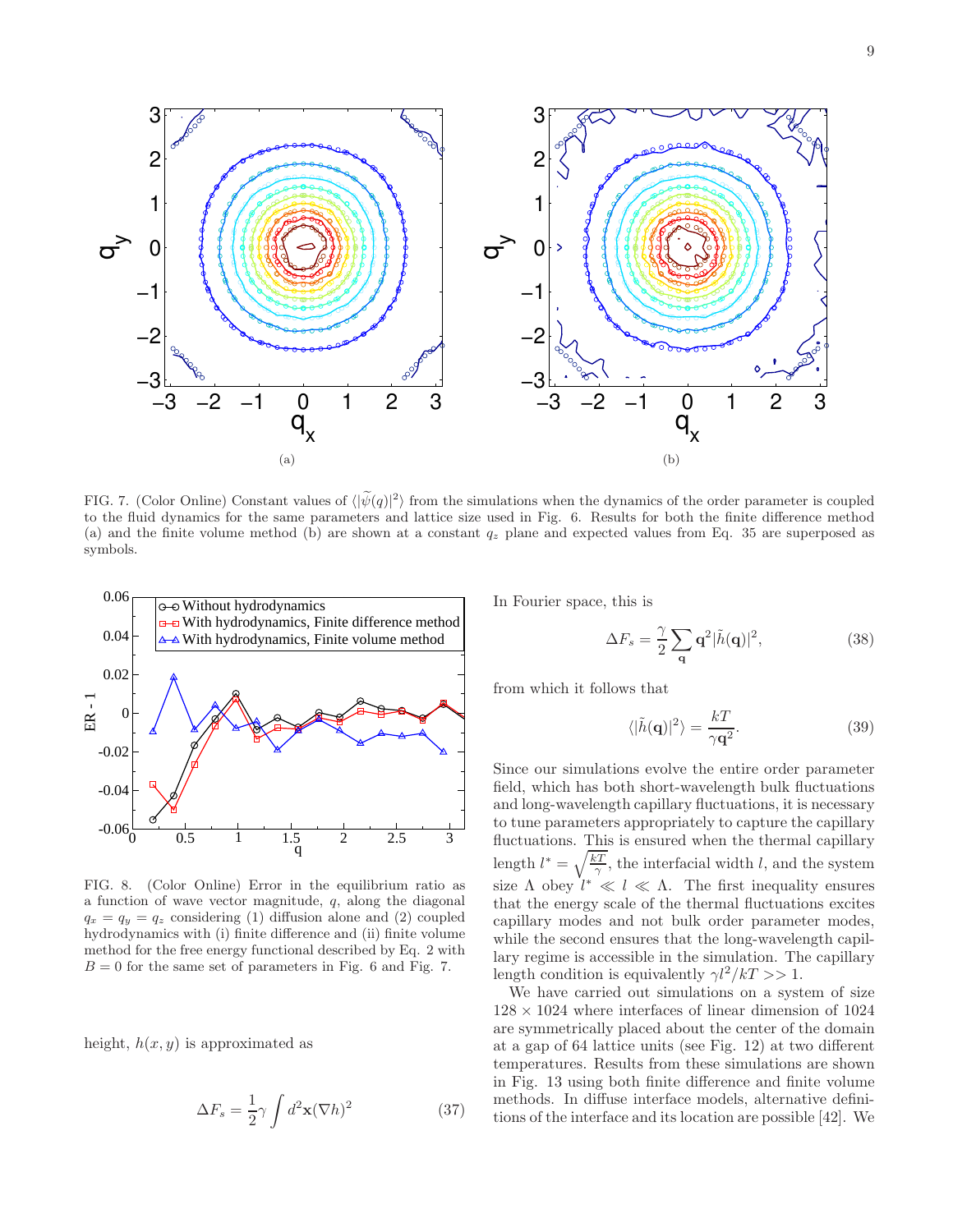

FIG. 9. (Color Online) Verification of the dynamic correlation function, Eq. 36, of the order parameter Fourier components. Finite difference scheme (a) and finite volume scheme (b) have been used to carry out simulations on a  $32 \times 32 \times 32$  lattice with  $A = 0.065$ ,  $B = 0$ ,  $K = 0.04$  and  $M = 0.095$  with an initial equilibrium distribution. Ensemble averaging is done over  $10<sup>5</sup>$ time steps and 20 realizations.



FIG. 10. (Color Online) Galilean invariance of the scheme is tested by applying a uniform velocity field along a diagonal direction. Constant values of  $\langle |\tilde{\psi}(\mathbf{q})|^2 \rangle$  from the simulations are plotted along with theoretical predictions as symbols using the same parameters as in Fig. 7. (a) At small flow velocities,  $Ma = 0.08$ , correct equilibrium is maintained in the simulations. (b) However at large flow velocities,  $Ma = 0.57$ , an anisotropic distribution of the order parameter fluctuations develops.

have used a simple linear interpolation to determine the location of the interface as the zero of the order parameter. The cross over time for roughening transition and the longest relaxation time [43, 44] may be estimated as  $\sim 10^4$  and  $\sim 10^3$  time steps. Therefore, simulation data was collected only after  $10^5$  times steps, to ensure stationarity of the fluctuations. The logarithmic plot of Fig. 13 shows that the algebraic theoretical prediction can be recovered over several orders of magnitude by scaling appropriately the wave vector and height spectrum magnitudes and changing the system parameters. Exploiting the underlying scaling structure of the interface height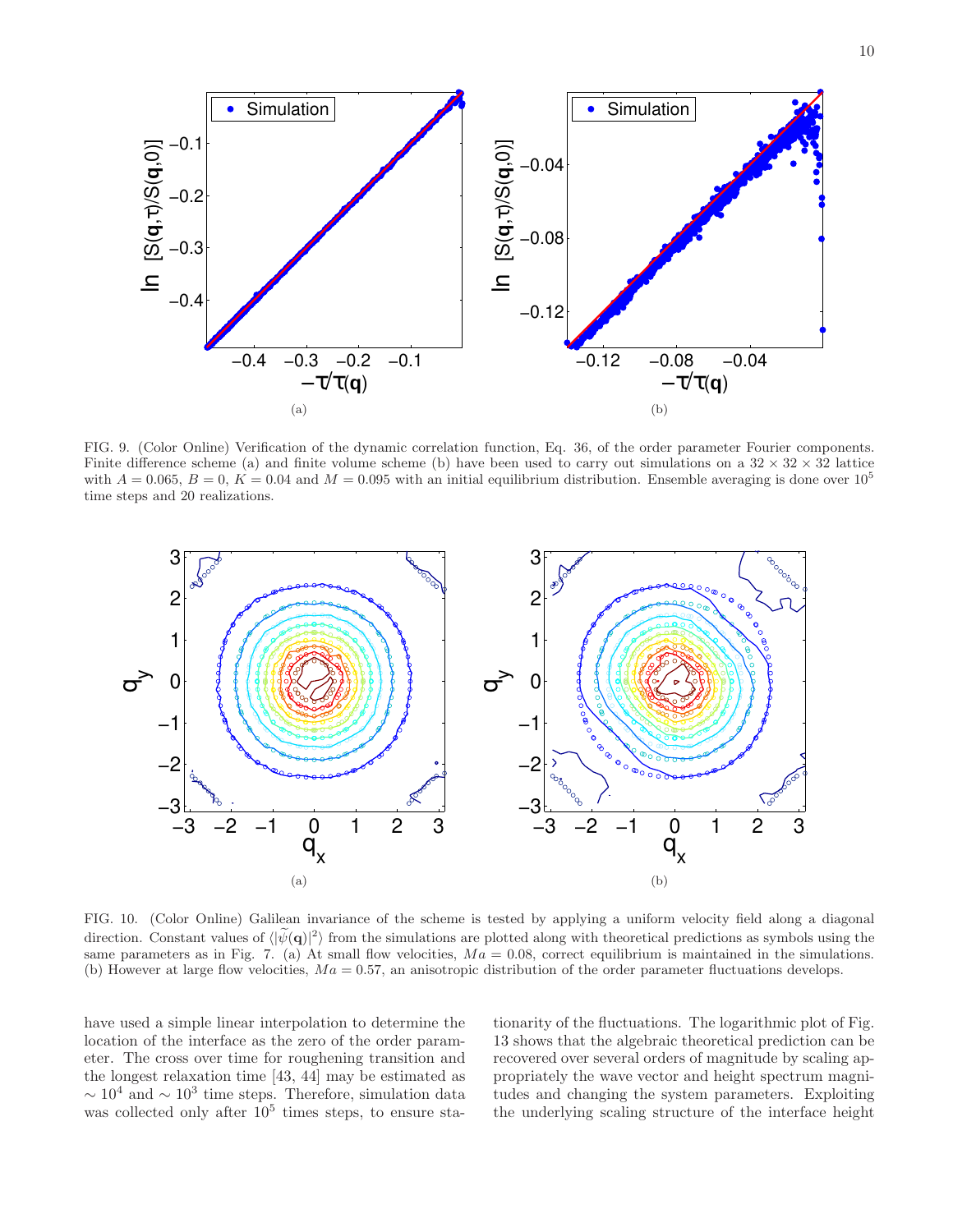

FIG. 11. (Color Online) Mean equilibrium profile of the order parameter for two fluid phases coexisting through a planar interface. The dashed line is the initial set sharp profile on a 64 x 64 lattice of interface in order parameter with leftright symmetry (only left half is shown in the plot). Symbols show the theoretical predictions, (Eq. 4), the continuous line is an instantaneous profile from simulations while the thick line corresponds to the ensemble averaged profile. The continuous line illustrates the magnitude of fluctuations around the mean shape. Ensemble averaging is done after attaining equilibrium $(10^5 \text{ time steps})$  over  $4 \times 10^5$  time steps and 7 realizations. Parameters used in the simulation are  $-A = B = 0.025, K = 0.01$  and  $M = 0.1$ .



FIG. 12. (Color Online) Instantaneous order parameter field used for capturing the capillary spectrum. Here two fluid phases coexist through two planar fluctuating interfaces. The full domain used for simulation is shown on the left side and the fluctuating diffused interface is on the right side. The continuous line is for  $\psi = 0$ .

fluctuations, we can combine several numerical simulations with appropriate fluid parameters to reconstruct the whole universal curve, a strategy already exploited in the kinetics of phase-separating fluid mixtures [45]. Since the quartic anharmonicity is essential in maintaining the interface and its fluctuations, this provides a non-linear



FIG. 13. (Color Online) Logarithmic plot of the interfacial height fluctuation spectrum as a function of the wave vector magnitude. Symbols show the simulations results and continuous line correspond to the theoretical prediction (Eq. 39). The wave vector magnitude is scaled with the capillary length,  $l^*$ , and the magnitude of the height fluctuations has also been scaled with  $l^{-4}$  to highlight the universal nature of the capillary spectrum, which is recovered over several orders of magnitude. Four different symbols  $*, \Box, \times,$  $\circ$  correspond to simulations with  $kT = 10^{-7}$  using finitedifference method,  $kT = 10^{-7}$  using finite-volume method,  $kT = 1/3000$  using finite-difference method and  $kT = 1/3000$ using finite-volume method respectively, on a  $1024 \times 128$  lattice (See Fig. 12). Free energy and LB simulation parameters are  $-A = B = 0.05, K = 0.2, M = 0.1$  and  $\tau = 0.45$ .

test of the equilibriation in our numerical scheme.

# VII. CONCLUSIONS AND OUTLOOK

A hybrid method for the numerical solution of the model H equations has been developed and validated. A fluctuating lattice Boltzmann algorithm is used for hydrodynamics while a stochastic method of lines is proposed for order parameter conservation equation. Spatial discretisation in the latter case may be done using finite difference or a finite volume schemes both of which ensure correct FDT at the lattice level. FLBE takes care of fluctuations in momentum at the lattice level. The momentum and order parameter equations are coupled through stress and advection terms. The accuracy of the algorithm is demonstrated through various hydrodynamic and order parameter fluctuation tests. The capillary spectrum of height fluctuations is reproduced accurately.

There are several situations where simulations of fluctuating hydrodynamics of binary fluid system is necessary. For example, our method can be used to study phenomena such as critical fluctuations in symmetric binary mixtures and nucleation in asymmetric binary mix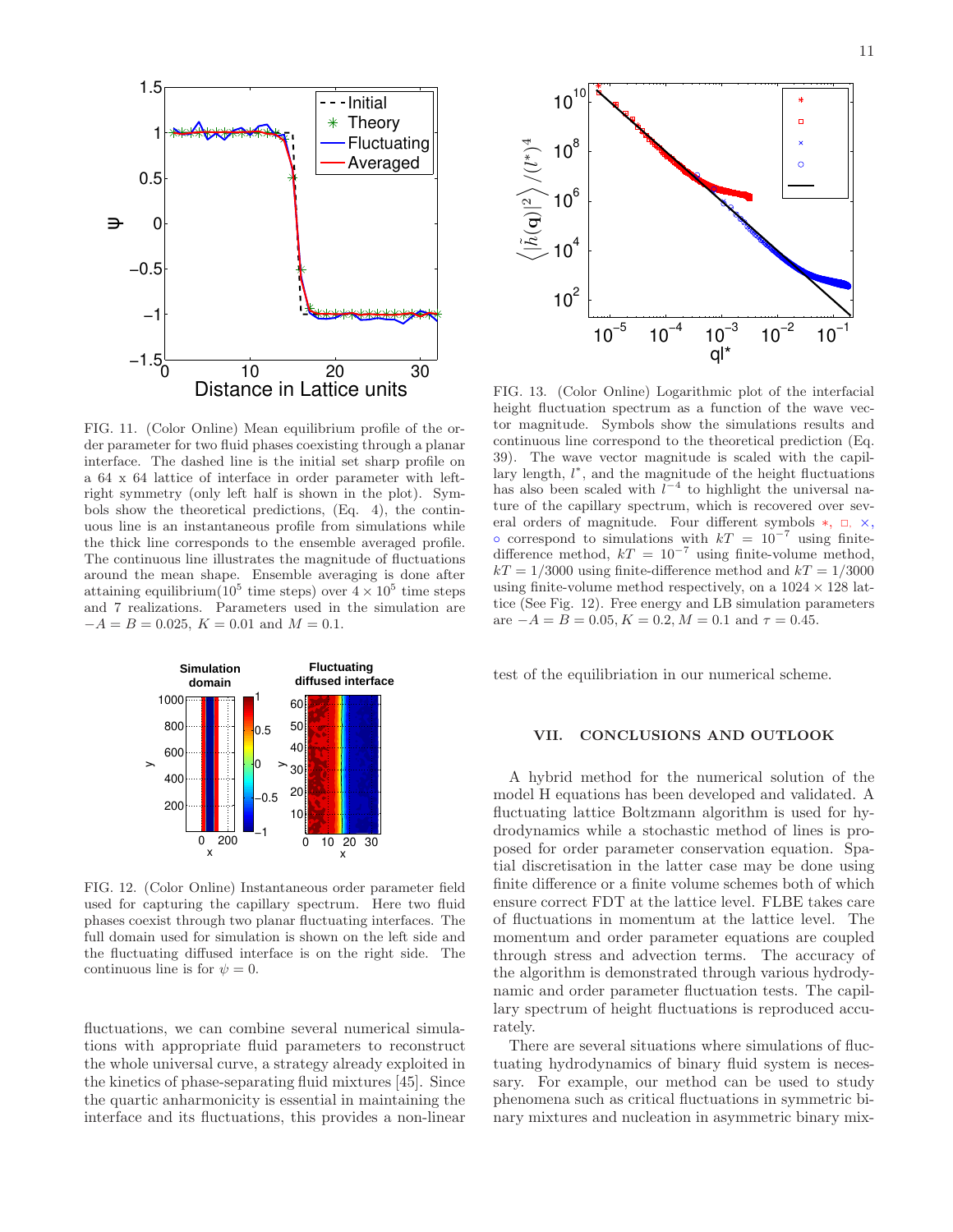tures. In the light of discussions in section III, the role of noise in the spinodal decomposition of a binary system remains unclear [15]. This method may be successfully employed in studying the noise driven growth in different regimes of the decomposition process. Similarly interface fluctuations play an important role in several meso scale phenomena such as fluctuations driven spreading

- [1] L. D. Landau and E. M. Lifshitz, Fluid Mechanics (Pergamon Press, 1959).
- [2] P. C. Hohenberg and B. I. Halperin, Rev. Mod. Phys. 49, 435 (1977).
- [3] J. M. O. Zarate and J. V. Sengers, *Hydrodynamic Fluc*tuations in Fluids and Fluid Mixtures (Elsevier, 2006).
- [4] A. J. C. Ladd, J. Fluid Mech. 271, 285 (1994).
- [5] R. Petschek and H. Metiu, J. Chem. Phys 79, 3443 (1983).
- [6] T. M. Rogers, K. R. Elder, and R. C. Desai, Phys. Rev. B 37, 9638 (1988).
- [7] R. Adhikari, K. Stratford, M. E. Cates, and A. J. Wagner, Europhys. Lett. 71, 473 (2005).
- [8] B. Dunweg, U. D. Schiller, and A. J. C. Ladd, Phys. Rev. E 76, 036704 (2007).
- [9] O. A. Liskovets, J. Differ. Equations. 1, 1308 (1965).
- [10] A. K. Bhattacharjee, G. I. Menon, and R. Adhikari, J. Chem. Phys. 133, 044112 (2010).
- [11] F. Capuani, I. Pagonabarraga, and D. Frenkel, J. Chem. Phys. 121, 973 (2004).
- [12] B. Davidovitch, E. Moro, and H. A. Stone, Phys. Rev. Lett 95, 244505 (2005).
- [13] A. M. Willis and F. B. Freund, J. Phys.: Condens. Matter 46 (2009).
- [14] J. Eggers, Phys. Rev. Lett **89**, 084502 (2002).
- [15] G. Gonnella, E. Orlandini, and J. M. Yeomans, Phys. Rev. E 59, 4741 (1999).
- [16] A. Xu, G. Gonnella, A. Lamura, G. Amati, and F. Massaioli, Europhys. Lett. 71, 651 (2005).
- [17] E. Orlandini, D. Marenduzzo, and J. M. Yeomans, Comput. Phys. Commun. 169, 122 (2005).
- [18] A. Donev, E. Vanden-Eijnden, A. Garcia, and J. Bell, Comm. App. Math. And Comp. Sci 5, 149 (2010).
- [19] P. J. Atzberger, J. Comput. Phys. 229, 3474 (2010).
- [20] C. K. Aidun and J. R. Clausen, Annu. Rev. Fluid Mech. 42, 439 (2010).
- [21] G. Gompper, M. Schick, and C. Domb, Phase Transitions and Critical Phenomena: Self-assembling Amphiphilic Systems (Academic Press, 1994).
- [22] P. M. Chaikin and T. C. Lubensky, Principles of Condensed Matter Physics (Cambridge, 1995).
- [23] J. S. Rowlinson and B. Widom, Molecular Theory of Capillarity (Dover Publications, 1982).
- [24] K. G. Wilson and J. Kogut, Phys. Rep. C 12, 75 (1974).
- [25] V. M. Kendon, M. E. Cates, I. Pagonabarraga, J. C. Desplat, and P. Bladon, J. Fluid. Mech. 440, 147 (2001).
- [26] D. M. Anderson, G. B. McFadden, and A. A. Wheeler, Annu. Rev. Fluid. Mech. 30, 139 (1998).
- [27] I. E. Dzyaloshinskii and G. E. Volovick, Ann. Phys. 125, 67 (1980).
- [28] M. Ibanes, J. G. Ojalvo, R. Toral, and J. M. Sancho, Eur. Phys. J. B 18, 663 (2000).

of nano droplets on solid surfaces [12], dewetting of thin films [13] and break up of nano jets [14]. Traditionally, molecular dynamics simulations have been used to study these problems. We expect our mesoscale algorithm to be an effective complement to MD simulations which are currently limited to short time scales.

- [29] M. Abramowitz and I. A. Stegun, Handbook of mathematical functions with formulas, graphs and mathematical tables (Dover, Newyork, 1965).
- [30] J. Wilkie, Phys. Rev. E **70**, 017701 (2004).
- [31] S. Succi, The Lattice Boltzmann Equation for Fluid Dynamics and Beyond (Oxford University Press, 2001).
- [32] M. Gross, R. Adhikari, M. E. Cates, and F. Varnik, Phys. Rev. E 82, 056714 (2010).
- [33] M. Gross, M. E. Cates, F. Varnik, and R. Adhikari, arXiv:1012.3632v1(2010).
- [34] R. W. Nash, R. Adhikari, and M. E. Cates, Phys. Rev. E 77, 026709 (2008).
- [35] A. Shinozaki and Y. Oono, Phys. Rev. E. 48, 2622 (1993).
- [36] P. J. Atzberger, P. R. Kramer, and C. S. Peskin, J. Comput. Phys. 224, 1255 (2007).
- [37] B. Rotenberg, I. Pagonabarraga, and D. Frenkel, Europhys. Lett. 83, 34004 (2008).
- [38] B. Rotenberg, I. Pagonabarraga, and D. Frenkel, Faraday Discuss. 144, 223 (2010).
- [39] N. I. Prasianakis, I. V. Karlin, J. Mantzaras, and K. B. Boulouchos, Phys. Rev. E 79, 066702 (2009).
- [40] R. J. LeVeque, Finite Volume Methods for Hyperbolic Problems (Cambridge, 2002).
- [41] M. Grant and R. C. Desai, Phys. Rev. A **27**, 2577 (1983).
- [42] E. M. Blokhuis, J. Chem. Phys. 130, 014706 (2009).
- [43] E. G. Flekkoy and D. H. Rothman, Phys. Rev. Lett 75, 260 (1995).
- [44] E. G. Flekkoy and D. H. Rothman, Phys. Rev. E 53, 1622 (1996).
- [45] I. Pagonabarraga, A. J. Wagner, and M. E. Cates, J. Stat. Phys. 107, 39 (2002).
- [46] M. Patra and M. Karttunen, Numer. Meth. Part. Diff. Eq. 22, 936 (2005).
- [47] J. C. Desplat, I. Pagonabarraga, and P. Bladon, Comput. Phys. Commun. 134, 2001 (2001).

## ACKNOWLEDGMENTS

I. Pagonabarraga acknowledges MICINN(FIS2008 - 04386) and DURSI (2009 SGR - 634) for financial support. We thank K. Stratford, R Govindarajan and M. Gross, for the discussions and M. E. Cates for a critical reading of the manuscript. R. Adhikari acknowledges an Europa Transnational Access grant to visit Daan Frenkel in AMOLF where this work was initiated.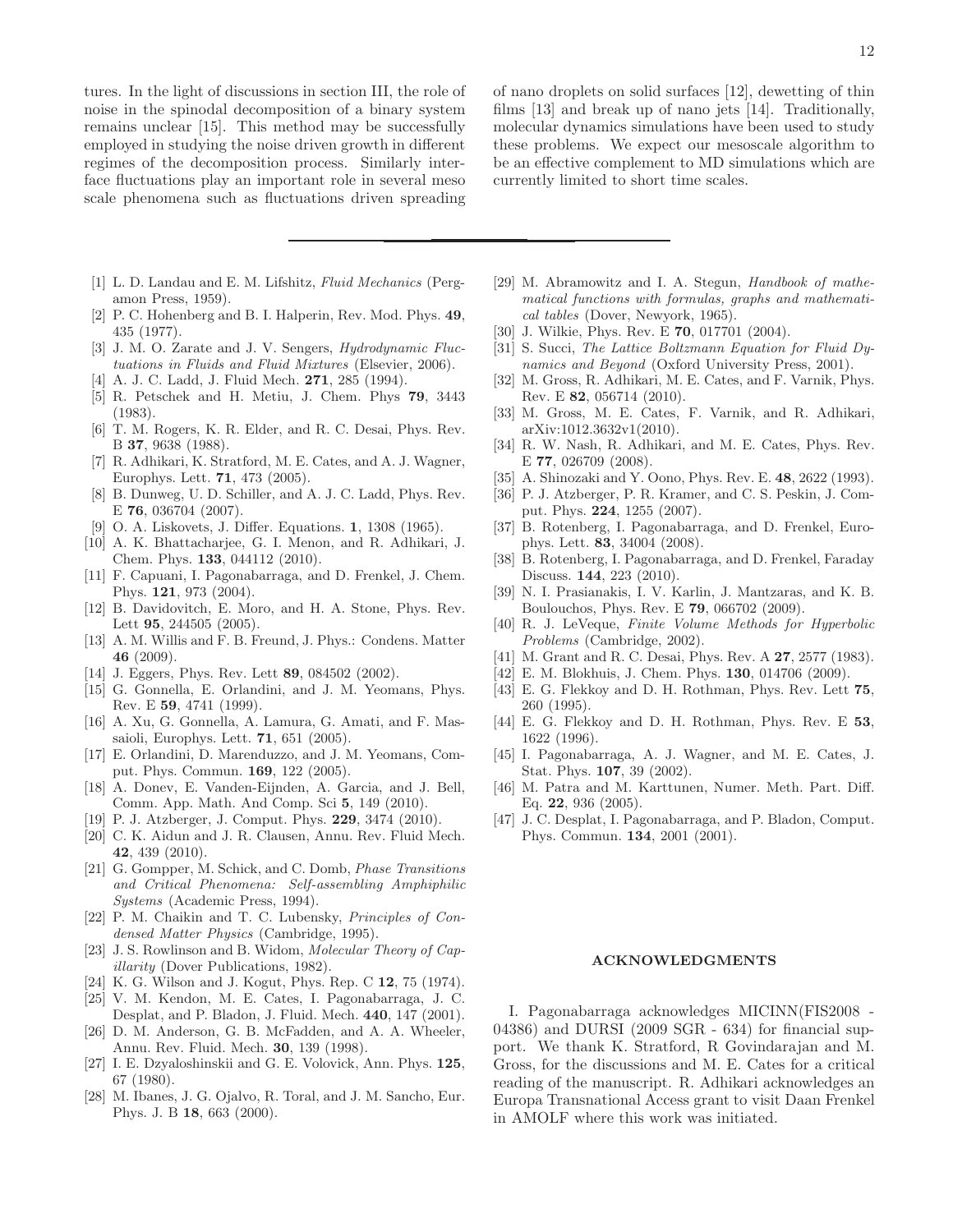# Appendix A: Comparison of discrete Laplacian operators

In order to ensure the isotropy of the discrete form of the Laplacian operator, we have compared four available expressions of the operator existing in the literature. Controlling the degree of isotropy of the diffusive term of the order parameter governing equation (Eq. 8), i.e,  $\nabla^2 \mu$ is crucial to avoid spurious interface pinning. Note that the evaluation of chemical potential  $(\mu)$  itself contains Laplacian of order parameter. We give the details of the comparisons here.

Consider a 3d cubic lattice as shown in Fig. 14: it has 6 nearest neighbors, denoted as  $N_1$ , 12 next nearest neighbors, denoted as N<sup>2</sup> and 8 next next nearest neighbors, denoted as  $N_3$ . Correspondingly the set of lattice vectors with one, two and three non zero components form the set  $\mathbf{c}_i^{N_1}$ ,  $\mathbf{c}_i^{N_2}$  and  $\mathbf{c}_i^{N_3}$  respectively where  $[\mathbf{c}_i^{N_1}, \mathbf{c}_i^{N_2}, \mathbf{c}_i^{N_3}] \in \mathbf{c}_i$ . Then

$$
[\nabla^2 \psi(\mathbf{r})]_{CD} = \sum_{i=1}^6 \psi(\mathbf{r} + \mathbf{c}_i^{N_1}) - 6\psi(\mathbf{r})
$$
 (A1)

$$
[\nabla^2 \psi(\mathbf{r})]_{PK} = \frac{14}{30} \sum_{i=1}^{6} \psi(\mathbf{r} + \mathbf{c}_i^{N_1}) + \frac{3}{30} \sum_{i=1}^{12} \psi(\mathbf{r} + \mathbf{c}_i^{N_2})
$$

$$
= \frac{1}{30} \sum_{i=1}^{8} \psi(\mathbf{r} + \mathbf{c}_i^{N_3}) - \frac{128}{30} \psi(\mathbf{r}) \tag{43}
$$

$$
+\frac{1}{30}\sum_{i=1}\psi(\mathbf{r}+\mathbf{c}_i^{N_3})-\frac{128}{30}\psi(\mathbf{r})\tag{A2}
$$

$$
[\nabla^2 \psi(\mathbf{r})]_{SO} = \frac{6}{22} \sum_{i=1}^6 \psi(\mathbf{r} + \mathbf{c}_i^{N_1}) + \frac{3}{22} \sum_{i=1}^{12} \psi(\mathbf{r} + \mathbf{c}_i^{N_2})
$$

$$
= \frac{1}{2} \sum_{i=1}^8 \psi(\mathbf{r} + \mathbf{c}_i^{N_3}) - \frac{80}{2} \psi(\mathbf{r}) \tag{43}
$$

$$
+\frac{1}{22}\sum_{i=1}\psi(\mathbf{r}+\mathbf{c}_{i}^{N_{3}})-\frac{80}{22}\psi(\mathbf{r})
$$
 (A3)

$$
[\nabla^2 \psi(\mathbf{r})]_{LB} = \frac{1}{9} \left[ \sum_{i=1}^{26} \psi(\mathbf{r} + \mathbf{c}_i) - 26\psi(\mathbf{r}) \right]
$$
(A4)

where  $\psi(\mathbf{r}) = \psi(x, y, z)$ . The suffixes CD, PK, SO and LB stand for central difference, Patra-Kartunnen, Shinozaki-Oono and lattice Boltzmann, respectively. Eq. A2 is the standard central finite difference expression. Eq. A3 has been systematically derived by imposing conditions of rotational invariance and isotropy of the operator [46]. Eq. A4 is popular in the cell-dynamics and phase separation studies [35]. Eq. A4 is a simple expression used in lattice Boltzmann simulations [47]. The



FIG. 14. Stencil used for Laplacian calculation for various schemes illustrated in this appendix A. Here  $N_1$  is for the nearest neighbors,  $N_2$  is for next nearest neighbors and  $N_3$  is for next next nearest neighbors. For clarity only one pair of each of them is marked.

corresponding Fourier transforms are

$$
[L(\mathbf{q})]_{CD} = 2 \{ [c_x + c_y + c_z] - 3 \}
$$
(A5)  
\n
$$
[L(\mathbf{q})]_{PK} = \frac{1}{30} \{ 28 [c_x + c_y + c_z] + 12 [c_x c_y + c_x c_z + c_y c_z] + 8 [c_x c_y c_z] - 128 \} (A6)
$$
  
\n
$$
[L(\mathbf{q})]_{SO} = \frac{1}{22} \{ 12 [c_x + c_y + c_z] + 12 [c_x c_y + c_x c_z + c_y c_z] + 8 [c_x c_y c_z] - 80 \} (A7)
$$
  
\n
$$
[L(\mathbf{q})]_{LB} = \frac{1}{9} \{ 2 [c_x + c_y + c_z] + 8 [c_x c_y c_z] - 26 \} (A8)
$$

where  $c_x = \cos q_x, c_y = \cos q_y, c_z = \cos q_z$ .

Clearly all the Laplacian operators are negative definite (except at  $q = 0$ ). Fig. 15 shows the magnitude of the different expressions of the Laplacian operator in wave vector planes with constant  $q_z$ . These plots clearly display the four fold symmetry of the lattice. Nonetheless, the effect is less pronounced for the expression suggested by Shinozaki and Oono  $(15(c))$  and so we have used Eq. A4 for the calculations in section V - VI.

In the finite volume approach to solve the order parameter evolution, fluxes are calculated (Eq. 33) on the links connecting the lattice nodes. Ensuring FDT leads to an equivalent Laplacian operator whose Fourier transform reads

$$
[L(\mathbf{q})]_{FV} = -\frac{1}{9} \left\{ \left[ 2s_x + s_x c_y c_z \right]^2 + \left[ 2s_y + s_y c_x c_z \right]^2 + \left[ 2s_z + s_z c_x c_y \right]^2 \right\}
$$
(A9)

where  $s_x = \sin q_x, s_y = \sin q_y, s_z = \sin q_z$ . This is also plotted in Fig. 15 for comparison purpose.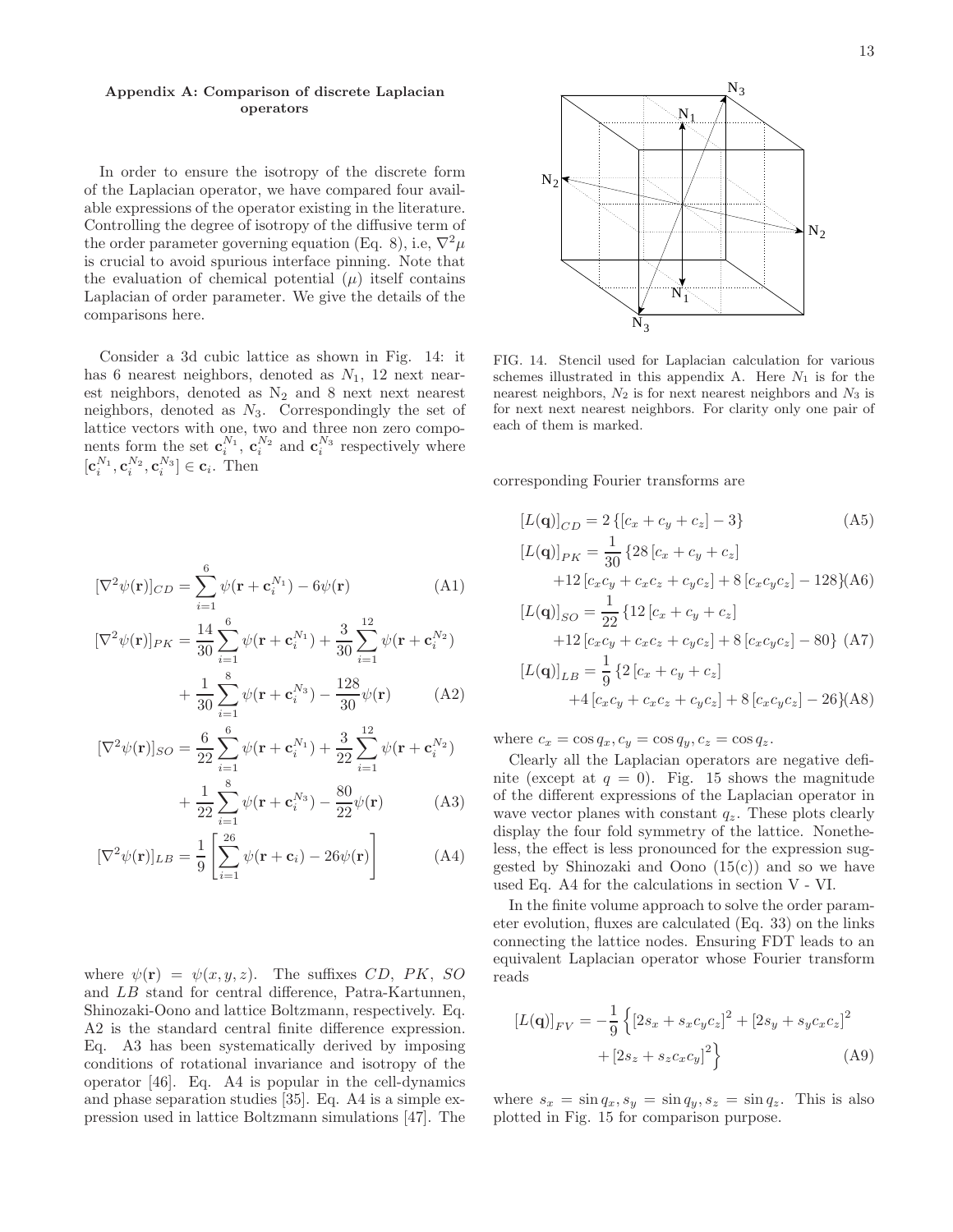

FIG. 15. (Color Online) Fourier transform of Laplacian operators in  $q_z =$  constant plane (a) finite difference operator, Eq. A6 (b) Patra and Kartunnen Eq. A7 [46], (c) Shinozaki and Oono Eq. A8 [35], (d) lattice based schemes Eq. A8 [47], (e) calculating divergence of flux defined on links in the finite volume approach (Eq. A9 in V B)

#### Appendix B: Fluctuating Navier-Stokes solver

In this appendix we describe FLBE method we use to solve the fluctuating Navier-Stokes equations. A selfcontained derivation is given below to include noise [7] and external force densities [34] to the standard LB model.

In a standard  $DdQn$  LBE model where the velocity is discretized into *n* components in a *d* dimensional space, the discrete form of the fluctuating Boltzmann equation is given in Eq. 19, where the moments of the single particle distribution function  $f_i$ , are expressed in Eq. 20. A multi-scale expansion, or a moment closure method, shows that the above equation has Eq. 9 as its hydrodynamic limit [31]. Since FLBE is a hyperbolic equation with local non-linearities, it is considerably easier to solve than Eq. 9, which has a parabolic-hyperbolic character with advective non-linearities. The methodology of the FLBE has been explained in detail in [8], while the method by which force densities are added is given in detail in [34]. Here we outline the integration scheme we use when force densities and fluctuating forces are combined in the FLBE.

We can rearrange equation, Eq. 19 to obtain

$$
\partial_t f_i + \mathbf{c}_i \cdot \nabla f_i = R_i(\mathbf{x}, t) \tag{B1}
$$

where  $R_i(\mathbf{x}, t) = -\sum_j L_{ij} (f_j - f_j^0) + \Phi_i$  represents the effects of collision, forcing and thermal fluctuations.

 $\Phi_i \equiv \zeta_i - \mathbf{F} \cdot \nabla_c f$  accounts for the fluctuating and external forces acting on the distribution function. Using the method of characteristics, this set of first order hyperbolic equations can be integrated over a time interval  $\Delta t$  to get

$$
f_i(\mathbf{x} + \mathbf{c}_i \Delta t, t + \Delta t) - f_i(\mathbf{x}, t) = \int_0^{\Delta t} ds R_i(\mathbf{x} + \mathbf{c}_i s, t + s)
$$
\n(B2)

The integral above may be approximated to second order accuracy using the trapezium rule and the resulting terms transposed to give a set of implicit equations for the  $f_i$ :

$$
f_i(\mathbf{x} + \mathbf{c}_i \Delta t, t + \Delta t) - \frac{\Delta t}{2} R_i(\mathbf{x} + \mathbf{c}_i \Delta t, t + \Delta t) =
$$

$$
f_i(\mathbf{x}, t) - \frac{\Delta t}{2} R_i(\mathbf{x}, t) + \Delta t R_i(\mathbf{x}, t). \quad (B3)
$$

In terms of the auxiliary distribution function, Eq. 21, the evolution equation reduces to

$$
\bar{f}_i(\mathbf{x} + \mathbf{c}_i \Delta t, t + \Delta t) = \bar{f}_i(\mathbf{x}, t) + R_i(\mathbf{x}, t) \Delta t.
$$
 (B4)

indicating that we can understand LBE evolution through a simple relaxational step in which the distributions  $f_i$  are relaxed to their postcollisional values  $\bar{f}_i(\mathbf{x},t^*),$ 

$$
\bar{f}_i(\mathbf{x}, t^*) = \bar{f}_i(\mathbf{x}, t) + R_i(\mathbf{x}, t)\Delta t, \tag{B5}
$$